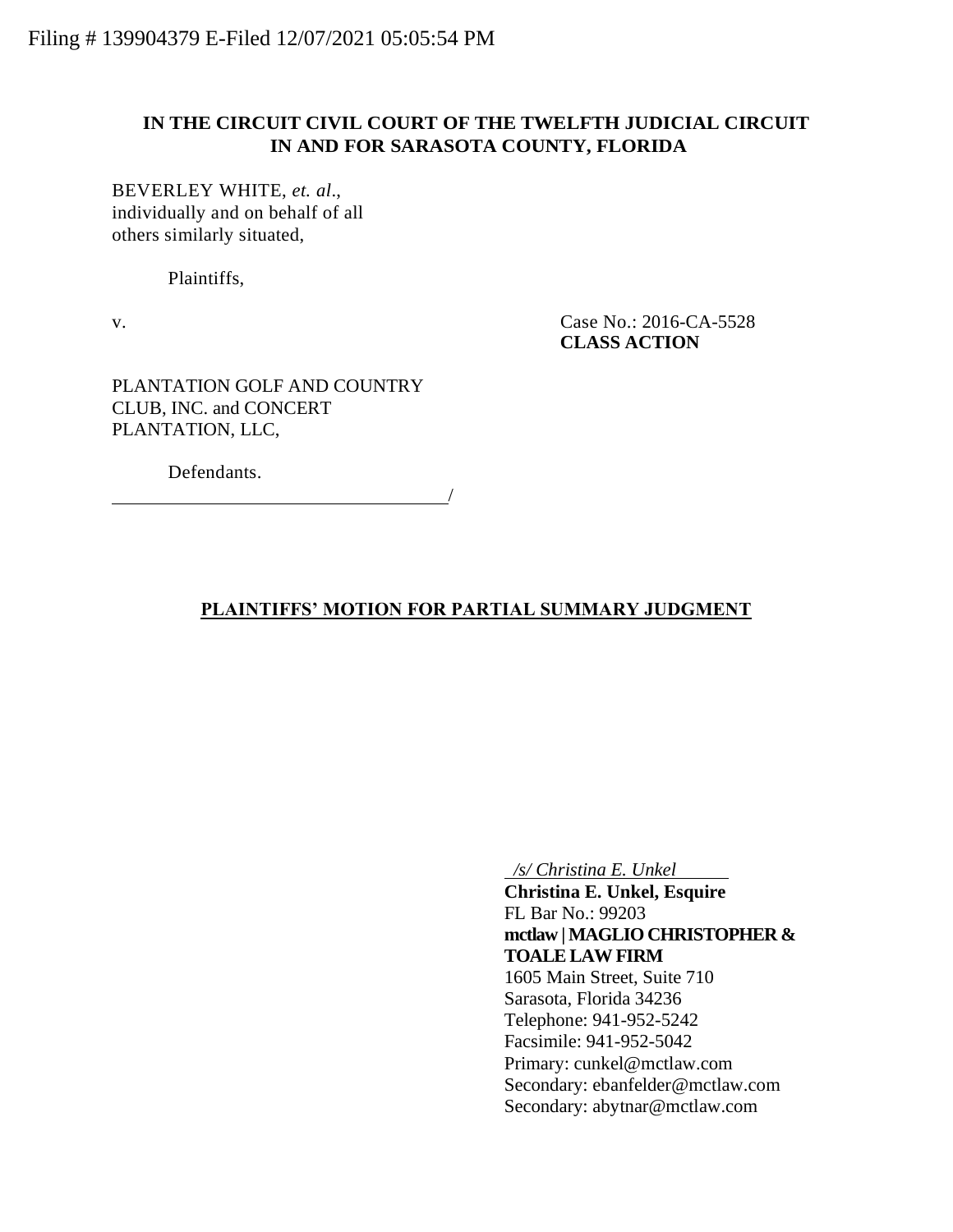# **TABLE OF CONTENTS**

| A. The only reasonable interpretation of the membership agreement is that        |
|----------------------------------------------------------------------------------|
| resigned members were owed a refund of 80% of their equity portion7              |
| B. The contract was breached by the reduction of equity refunds9                 |
|                                                                                  |
|                                                                                  |
|                                                                                  |
| VII. DEFENDANTS' AFFIRMATIVE DEFENSES ARE LEGALLY                                |
|                                                                                  |
| A. Defendant's assertion that no breach was committed is belied by their         |
|                                                                                  |
| B. The affirmative defenses of release and waiver are not applicable as the      |
| written releases were insufficient to operate as a waiver of a contract right.19 |
| 1. The releases themselves created confusion and ambiguity as to the             |
| contract rights being waived and therefore could not have been signed with       |
|                                                                                  |
| 2. Acceptance of the release and waiver of the right to refund could not have    |
|                                                                                  |
| C. The affirmative defense that a condition precedent was not met is             |
| unavailable to Defendants as they rendered any such condition impossible.        |
|                                                                                  |
|                                                                                  |
|                                                                                  |
|                                                                                  |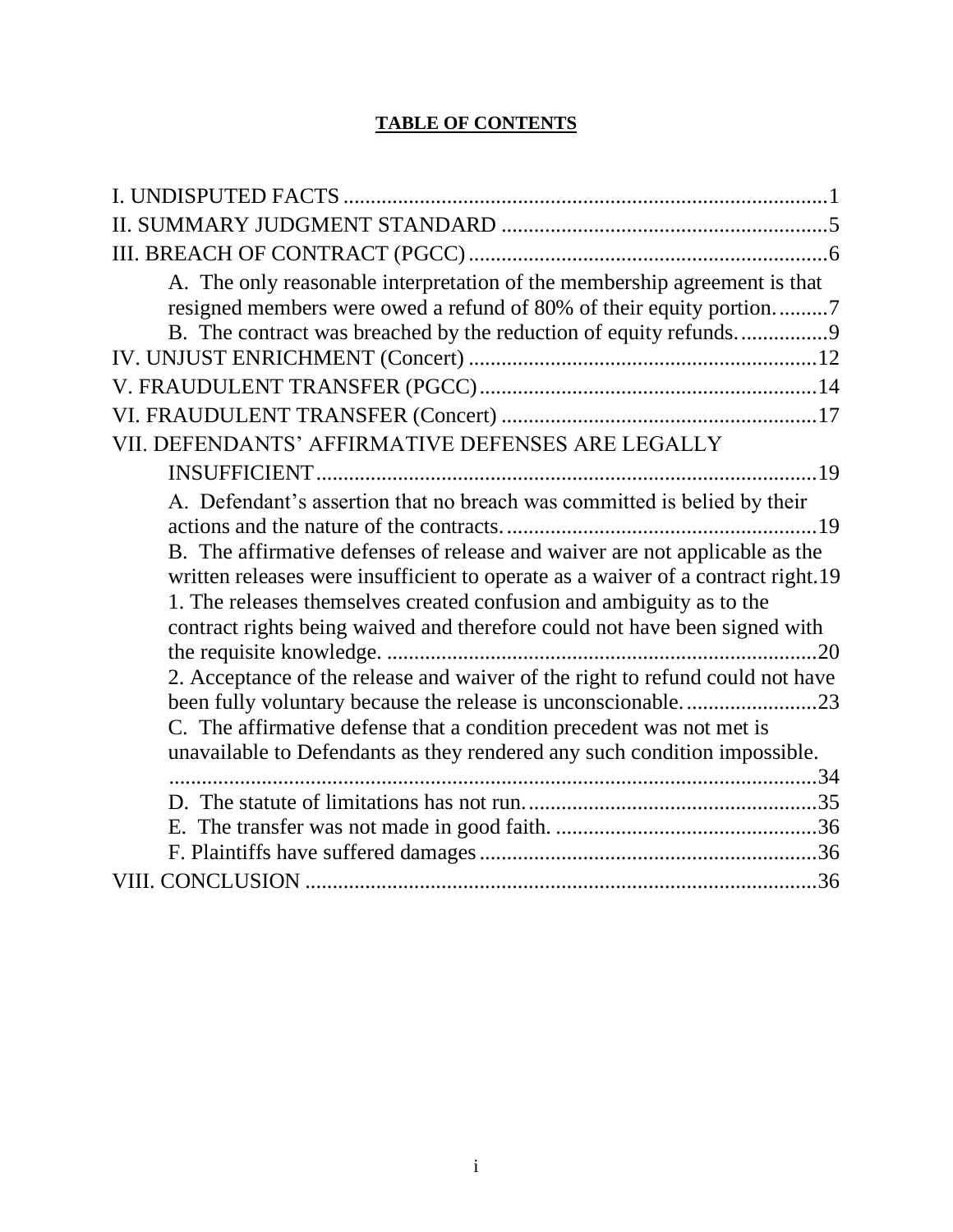# **TABLE OF AUTHORITIES**

# **Cases**

| 14th & Heinberg, LLC v. Terhaar and Cronley Gen. Con., Inc.,       |  |
|--------------------------------------------------------------------|--|
|                                                                    |  |
| Agritrade, LP v. Quercia,                                          |  |
|                                                                    |  |
| Alston v. Alston,                                                  |  |
|                                                                    |  |
| Amjad Munim, M.D., P.A. v. Azar,                                   |  |
|                                                                    |  |
| Anderson v. Liberty Lobby, Inc.,                                   |  |
|                                                                    |  |
| AT&T Mobility, LLC v. Concepcion,                                  |  |
|                                                                    |  |
| Basulto v. Hialeah,                                                |  |
|                                                                    |  |
| Beefy King, Int'l, Inc.,                                           |  |
|                                                                    |  |
| Belcher v. Kier,                                                   |  |
|                                                                    |  |
| Bhd.'s Relief Comp. Fund v. Cagnina,                               |  |
|                                                                    |  |
| Feldkamp v. Long Bay Partners, LLC,                                |  |
|                                                                    |  |
| Fireman's Fund Ins. Co. v. Vogel,                                  |  |
|                                                                    |  |
| First Fla. Bank, N.A. v. Fin. Trans. Sys., Inc.,                   |  |
|                                                                    |  |
| Fla. Holdings, III, LLC v. Duerst ex rel. Duerst,                  |  |
|                                                                    |  |
| Fonte v. AT&T Wireless Svcs. Inc.,                                 |  |
|                                                                    |  |
| General Elec. Co. v. Chuly Intern., LLC,                           |  |
|                                                                    |  |
| Graef v. Hegedus,                                                  |  |
|                                                                    |  |
| Hamlet Country Club, Inc. v. Allen,                                |  |
|                                                                    |  |
| Hobby Lobby Stores, Inc. v. Cole,                                  |  |
|                                                                    |  |
| Hurchalla v. Homeowners Choice Prop. & Cas. Ins. Co., Inc.,        |  |
|                                                                    |  |
| In re Forfeiture of: £1992 Pontiac Firebird No. 1G2FS23T3NL212004, |  |
|                                                                    |  |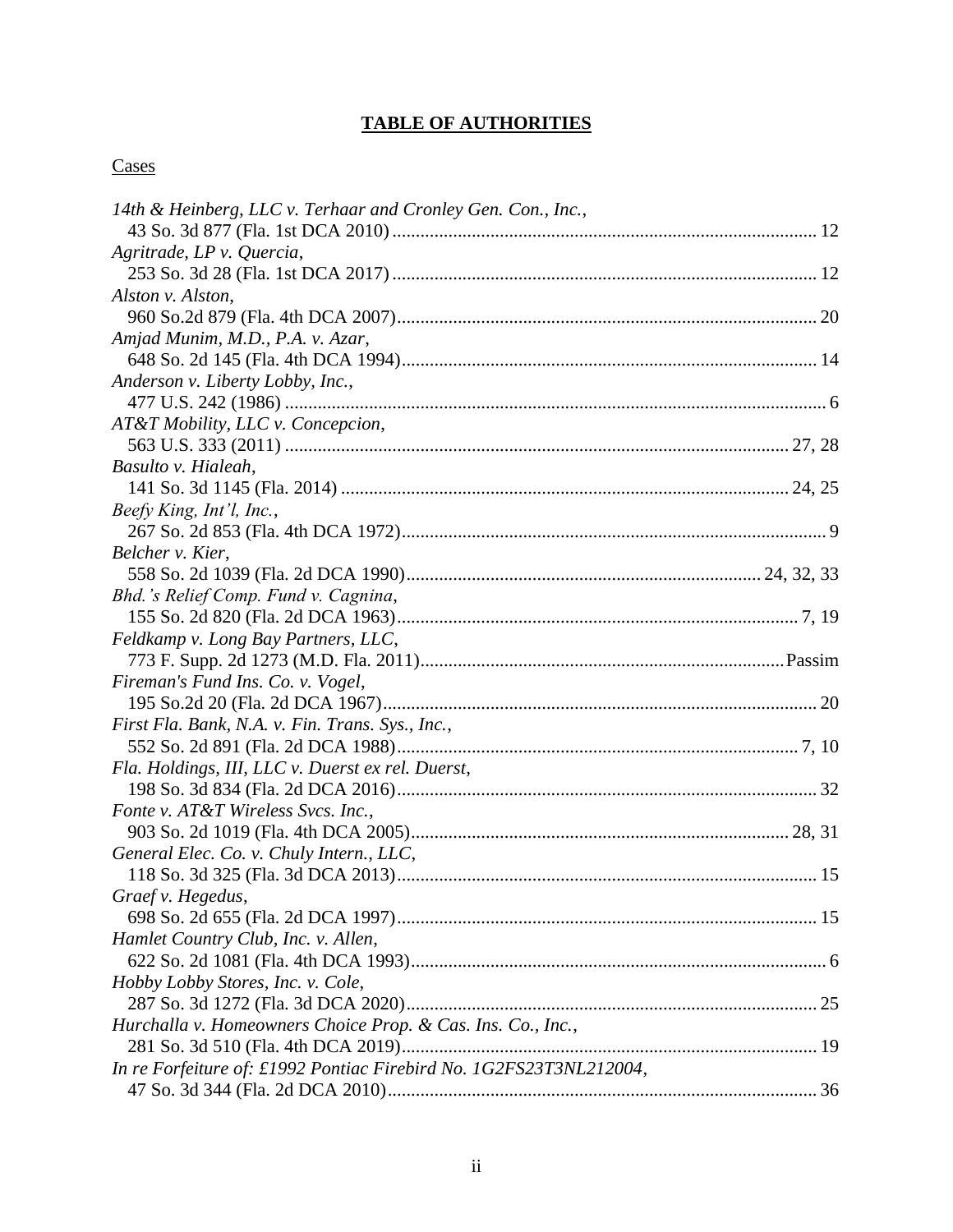| J.J. Gumberg Co. v. Janis Servs. Inc.,                   |  |
|----------------------------------------------------------|--|
|                                                          |  |
| J.R.D. Mgmt. Corp. v. Dulin,                             |  |
|                                                          |  |
| JF & LN, LLC v. Royal Oldsmobile-GMC Trucks Co.,         |  |
|                                                          |  |
| Johnson v. Dowell,                                       |  |
|                                                          |  |
| Kendall Imports, LLC v. Diaz,                            |  |
|                                                          |  |
| Kenf, LLC v. Jabez Restorations, Inc.,                   |  |
|                                                          |  |
| L.R. v. Dep't of Children & Families,                    |  |
|                                                          |  |
| Marchisio v. Carrington Mortgage Serv., LLC,             |  |
|                                                          |  |
| Matsushita Elec. Indus. Co., Ltd. v. Zenith Radio Corp., |  |
|                                                          |  |
| McCalla v. E.C. Kenyon Const. Co., Inc.,                 |  |
|                                                          |  |
| Mejia v. Ruiz,                                           |  |
|                                                          |  |
| Myers v. Brook,                                          |  |
|                                                          |  |
| N. Am. Van Lines v. Collyer,                             |  |
|                                                          |  |
| Orkin Exterminating Co. v. Petsch,                       |  |
|                                                          |  |
| Orkin Exterminating Co., Inc. v. F.T.C.,                 |  |
|                                                          |  |
| Osprey Healthcare Ctr. LLC v. Pascazi,                   |  |
|                                                          |  |
| Paparone v. Lake Placid Holding Co.,                     |  |
|                                                          |  |
| Powertel, Inc. v. Bexley,                                |  |
|                                                          |  |
| Practice Mgmt. Assoc., Inc. v. Bitet,                    |  |
|                                                          |  |
| Raymond James Fin. Servs., Inc. v. Saldukas,             |  |
|                                                          |  |
| Reynolds v. The Surf Club,                               |  |
|                                                          |  |
| Romano ex rel. Romano v. Manor Care, Inc.,               |  |
|                                                          |  |
| Soknoh Partners, LLC v. Audio Visions S., Inc.,          |  |
|                                                          |  |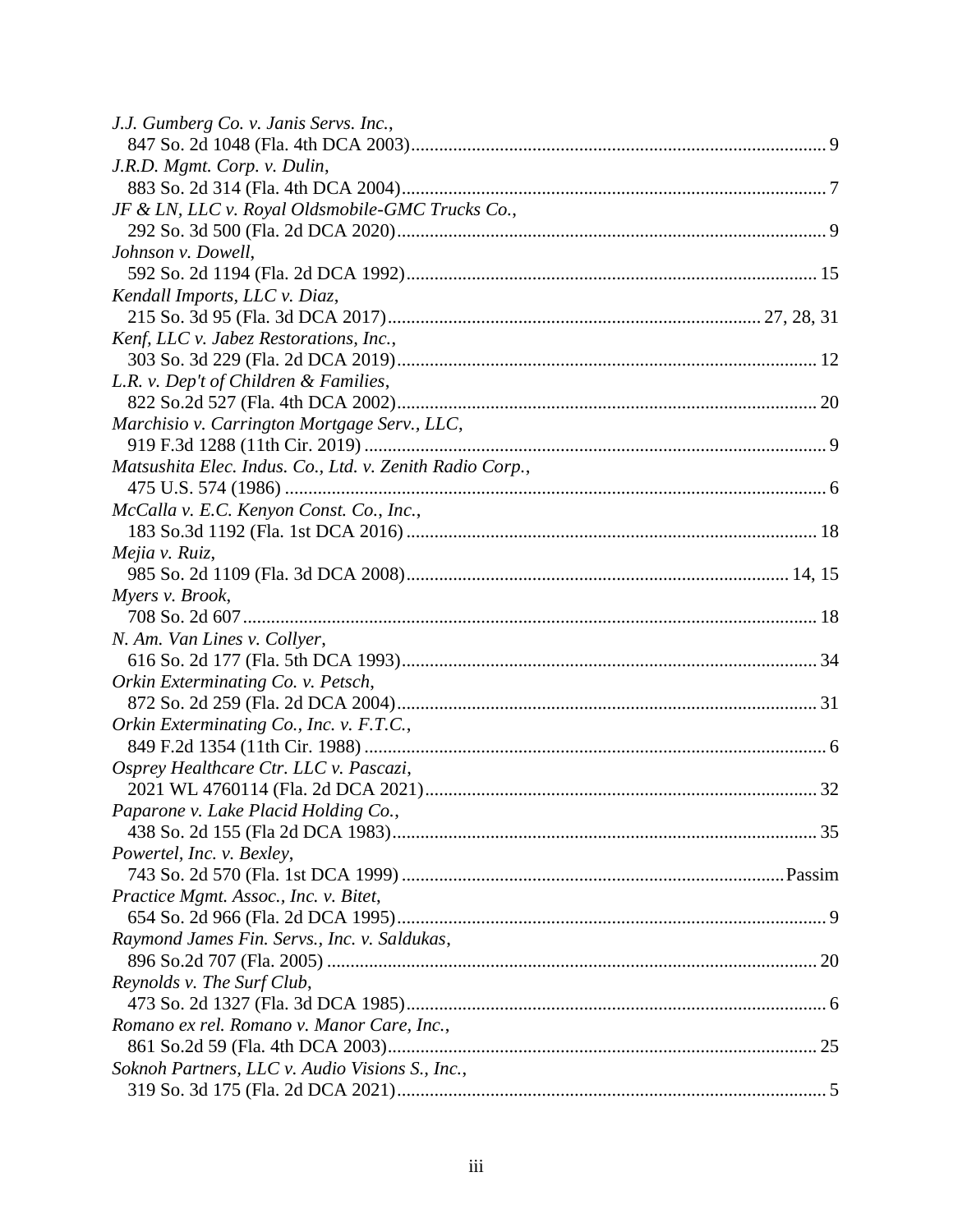| Spears v. SHK Consulting and Dev., Inc.,                          |  |
|-------------------------------------------------------------------|--|
|                                                                   |  |
| Susi v. St. Andrews Country Club, Inc.,                           |  |
|                                                                   |  |
| Totura & Co., Inc. v. Williams,                                   |  |
|                                                                   |  |
| United States v. Fernon,                                          |  |
|                                                                   |  |
| Verandah Dev., LLC v. Gualtieri,                                  |  |
|                                                                   |  |
| VoiceStream Wireless Corp. v. U.S. Commc'ns, Inc.,                |  |
|                                                                   |  |
| Wilderness Country Club P'ship Ltd. v. Groves,                    |  |
|                                                                   |  |
| Williams v. Walker–Thomas Furniture Co.,                          |  |
|                                                                   |  |
| Winans v. Weber,                                                  |  |
|                                                                   |  |
| Woebse v. Healthcare and Ret. Corp. of America,                   |  |
|                                                                   |  |
| Yusem v. South Fla. Water Mgmt. Dist.,                            |  |
|                                                                   |  |
| Zephyr Haven Health & Rehab. Ctr., Inc. v. Hardin ex rel. Hardin, |  |
|                                                                   |  |
|                                                                   |  |

# **Statutes**

# Rules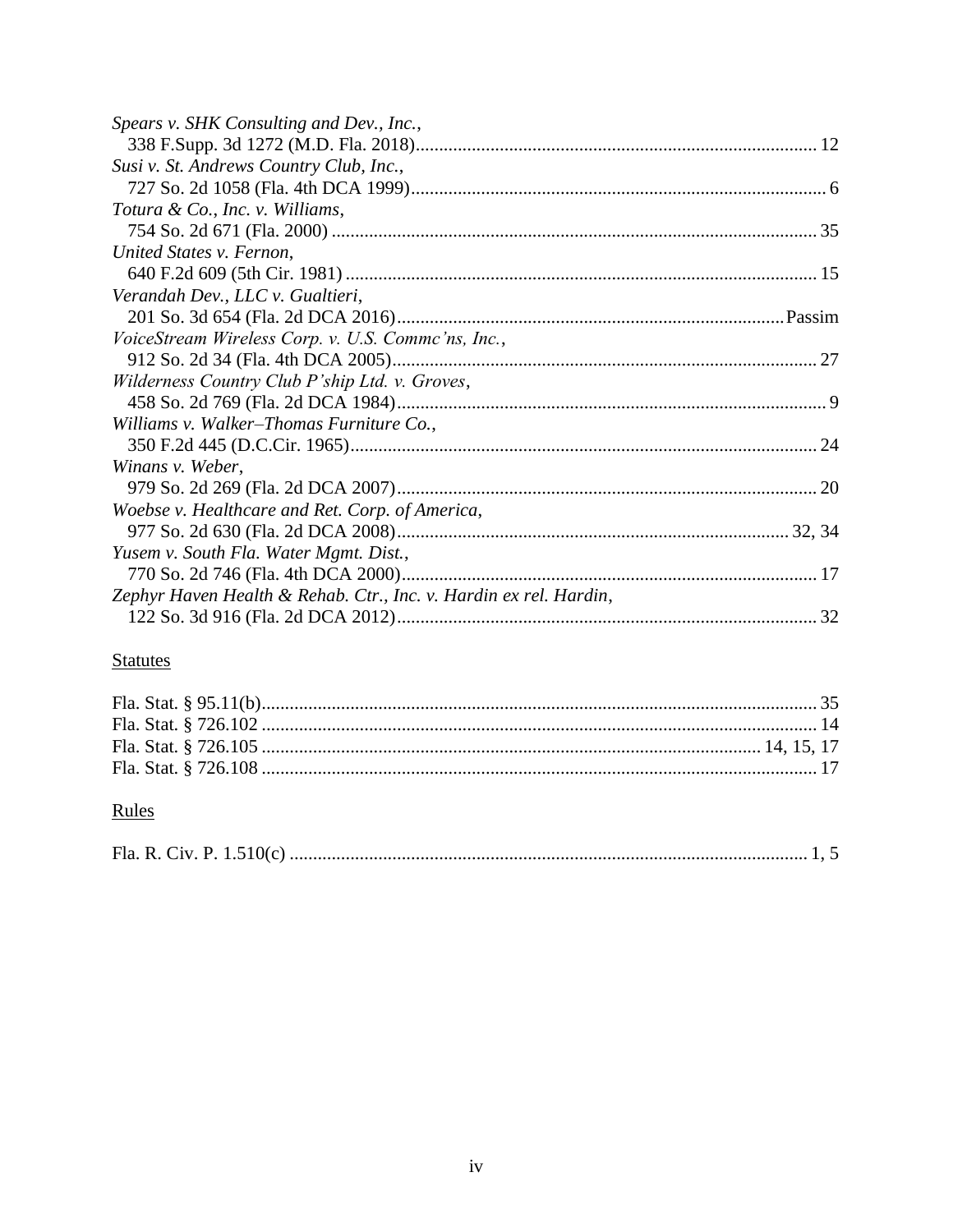Plaintiffs hereby move this Court for a summary judgment as to Count I of the Amended Complaint (Breach of Contract) against Defendant Plantation Golf and Country Club ("PGCC"); Count III (Unjust Enrichment) against Defendant Concert Plantation, LLC ("Concert"); and Count IV (Fraudulent Transfer) against both PGCC and Concert; pursuant to Florida Rule of Civil Procedure 1.510. For the reasons set forth below, this motion is ripe for summary judgment. The material facts of this case are either agreed upon or established beyond a doubt and the Plaintiffs are entitled to a judgment as a matter of law on the aforementioned counts. If summary judgment is not granted for all counts, in the alternative the Plaintiffs move in the alternative for a determination of material facts not in controversy; and an order specifying those facts and the amount of damages or other relief not in controversy.

#### **I. UNDISPUTED FACTS**

Plaintiffs adopt and incorporate as much of paragraphs 3-8 from Defendants' Joint Response in Opposition to Plaintiffs' Motion for Class Certification (renumbered as ¶ 1-6) as is restated below. Deletions are represented by ellipsis. Additional facts are supplied with Docket Identification Numbers (DIN) or Exhibit Numbers for reference.

1. Each of Plaintiffs' claims in the Complaint is based on the underlying premise that, as former equity members of [PGCC], Plaintiffs were entitled to a refund of a portion of their equity buy-in to PGCC (the "Refund Amount") once they reached the top of a waiting list (the "Resignation Waiting List") for their respective categories of membership, to wit: i) golf; ii) tennis; iii) social. . . .

2. The Resignation Waiting List consisted of the resigned equity members of PGCC ordered according to their date of resignation, with those who resigned first at the top of the list.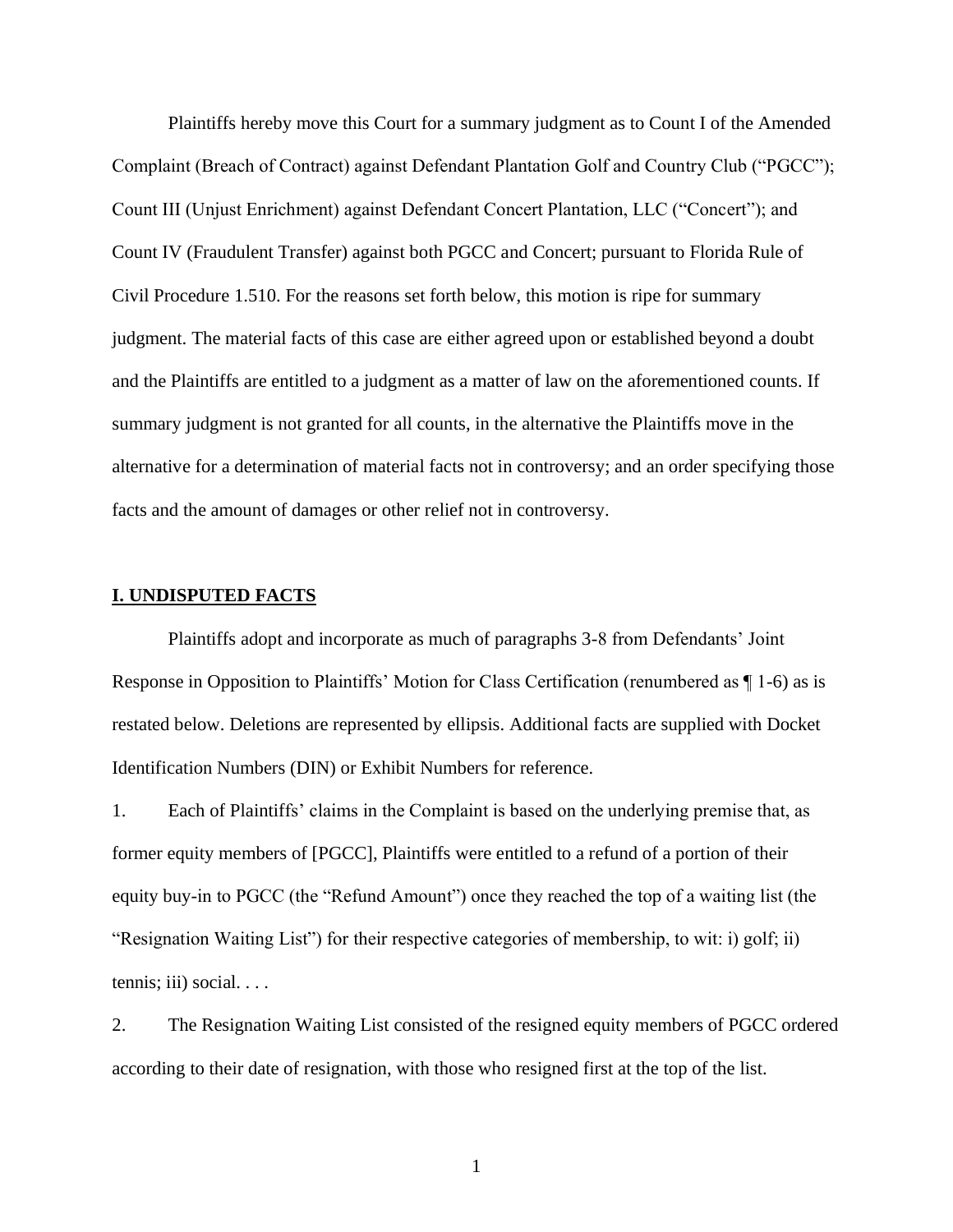3. Once a resigned equity member reached the top of the Resignation Waiting List, they were next in line to be refunded their respective Refund Amount. The payment of this Refund Amount was contingent on PGCC selling new memberships and a portion of those funds being put in an escrow account.

4. These refunds were to be paid according to PGCC's Bylaws, which were amended over the years. A brief timeline of the relevant Bylaw provisions and their amendments is outlined below:

a. March 26, 2001 – Amended Bylaws (the "March 2001 Bylaws")

3.9.2 The resigned Equity Membership shall be placed on a waiting list to be repurchased by the Club. The resigned Membership will be purchased at eighty percent (80%) of the equity portion of the membership fee in effect as of the effective date of the resignation.

3.9.3 Prior to the initial issuance of all Equity Memberships in the resigned Member's Membership category, every fifth (5) Membership issued in that category shall be a resigned Equity Membership from the resale list.

b. April 11, 2005 – New Bylaws Adopted (the April 2005 Bylaws")

3.9.2 [No Change]

3.9.3 The Club shall maintain an Escrow Account into which monies from the sale of memberships shall be placed. These monies shall be the net amount of monies received after the Club has deducted the Club's initiation or transfer fee. All monies in this account shall be paid out to the resigned categories in accordance with the priority on the Resigned Members Waiting List.

. . .

. . .

e. November 15, 2010 – Amended Bylaws (the "November 2010 Bylaws")

3.7.2 The resold Equity membership shall be transferred, and an appropriate Certificate of Membership issued to the purchaser, upon the purchaser's payment of one hundred percent (100%) of the then current Equity Membership price to the Club. Upon receipt of the then current Equity Membership price, the Club will pay to the selling Member the following: eighty percent (80%) of the Equity Membership price originally paid or deemed to be paid by such selling Member in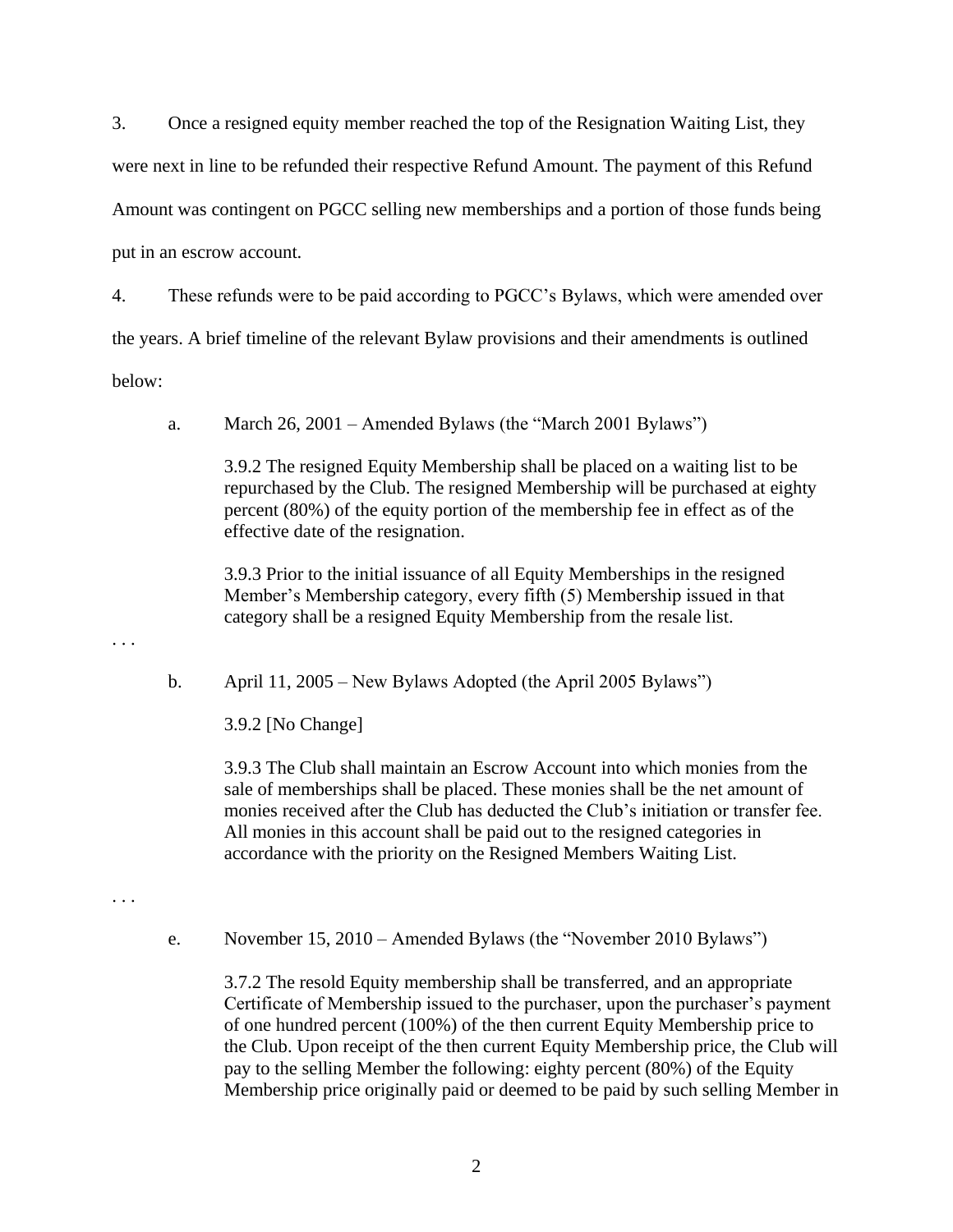the case of Tennis Equity I or Social Equity I Member, and fifty percent (50%) of the Equity Membership price originally paid by such selling Member in the case of a Tennis Equity II or Social Equity II Member, less any amounts due from the selling member to the Club. In the case of a Regular Equity Member, the Club will pay to the selling Member the following percentage of the Equity Membership price originally paid or deemed to be paid by such selling member, as applicable, less any amounts due from the selling Member to the Club: Regular Equity Member I – eighty percent (80%); Regular Equity Member II – seventy percent (70%); Regular Equity Member III – sixty percent (60%); Regular Equity Member IV – fifty percent (50%); Regular Equity Member V – forty percent (40%); Regular Equity Member VI – zero percent (0%).

3.8.2 The resigned Equity Membership shall be placed next in line on the Resigned Members Waiting List to be purchased by the Club. The purchase price shall be an amount equal to the percentage of the Equity Membership price originally paid or deemed to be paid by such selling Member for the applicable type and class of Equity Membership set forth in Article 3.7.2 of these Bylaws.

. . .

g. April 1, 2016 – Amended and Restated Bylaws (the "April 2016 Bylaws")

3.7.1 The Club currently offers Equity Memberships with a non-refundable equity portion of the Joining Fees. Nevertheless, if a resigned member is entitled to receive a refund of a percentage of the equity portion such member paid to the Club pursuant to the Prior Bylaws ("Refundable Equity Member"), the Club shall refund the Refundable Amount to such resigned member in accordance with these Bylaws. The "Refundable Amount" in each such case shall be equal to eighty percent (80%) of the equity portion of the Joining Gees the Club receives for issuance of an Equity Membership to a new Equity Member, less any amounts still owed the club by the resigning member. Notwithstanding the preceding sentence, the Club shall not pay any Refundable Amount until the Joining Fees have been paid in fully by the new member.

3.7.2 The Club has previously issued, but is no longer offering, Regular Equity Memberships. For purposes of repayment of a Refundable Amount, resigned Regular Equity Memberships shall be considered to be in either the Full or Golf Equity Membership category, as applicable, and resigned Regular Equity Membership shall be placed on the same Resigned Members Waiting List as Full and Golf Equity Memberships. Resigned Tennis Memberships shall be placed on the respective separate Resigned Members Waiting List accordingly.

…

3.8.3 The Club shall maintain an escrow account into which the Club shall deposit eighty percent (80%) of the equity portion of the Joining Fees paid by each new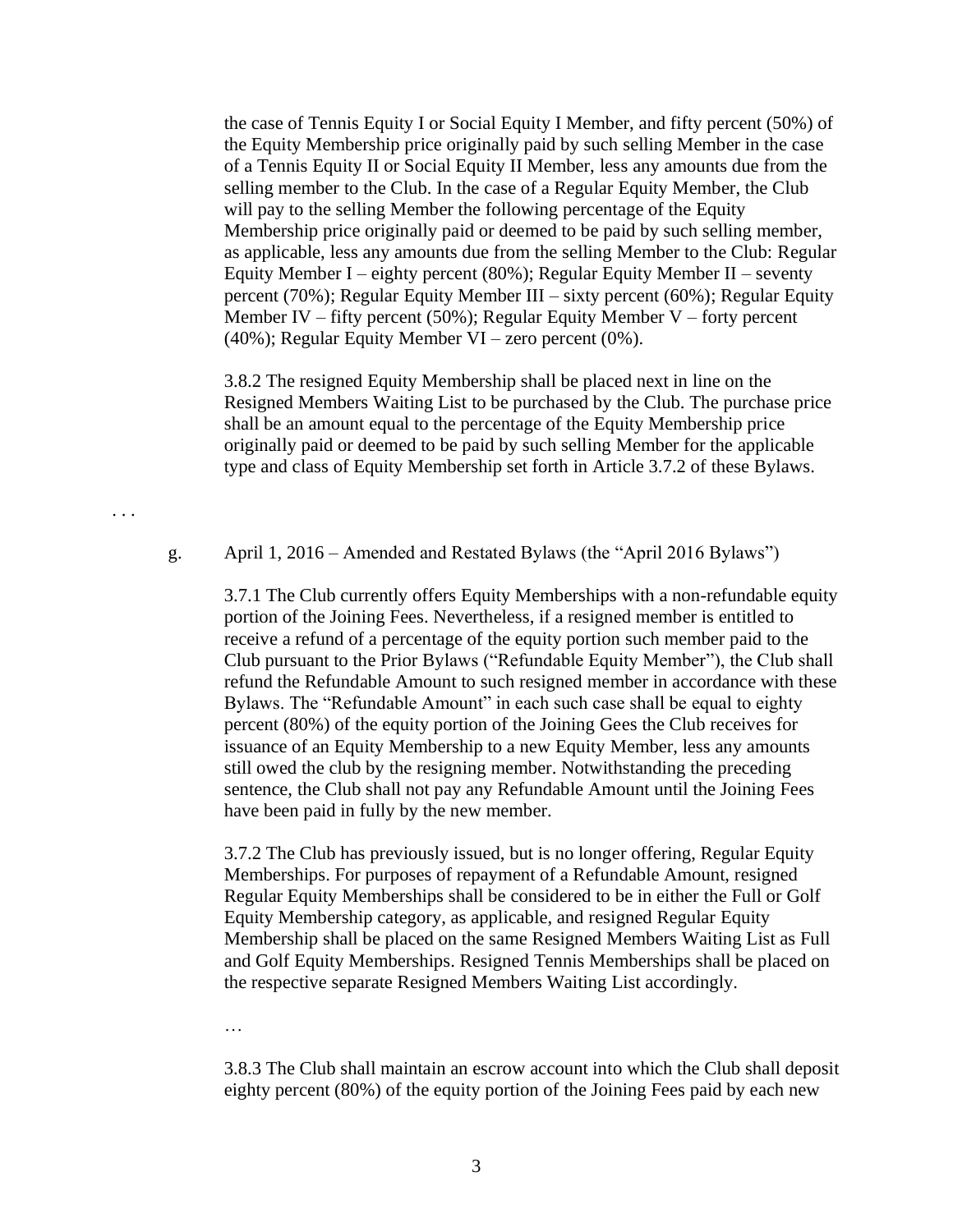Equity Member (the "Escrow Account"). All monies in the Escrow Account shall be paid out to the applicable resigned members in accordance with the priority on the Resigned Member's Waiting List. Within thirty (30) days of the Club's receipt of one hundred percent (100%) of the Joining Fees, the Club will pay to the resigned member in the first position on the Resigned Members Waiting List the applicable Refundable Amount, if any. Notwithstanding anything to the contrary in these Bylaws, the Escrow Account shall be the sole source of funds used to pay Refundable Amounts, if any, to resigned members. From and after the date upon which all Refundable Amounts which may be payable to Refundable Equity members have been paid, the Escrow Account will be closed and terminated. …

5. The refund payments were only to be paid from an escrow account funded by the sale of new memberships net PGCC's initiation or transfer fees (the "Escrow Account"). To the extent there were no funds in the Escrow Account due to no new memberships being sold, no resigned equity members would be paid their Refund Amount.

6. On November 15, 2018, PGCC entered into a Purchase and Sale Agreement<sup>1</sup> (the

"PSA") whereby it agreed to sell certain Club assets to Concert. The sale of these assets was

effectuated as of February 2, 2019. Upon the sale of PGCC's assets to Concert pursuant to the

PSA, PGCC ceased operating as a Club and ceased selling new club memberships, as such, no

additional funds have been added to the Escrow Account since the sale.

7.

 The property, valued by the county at \$10,800,000.00, was eventually purchased for \$4,533,577.45 according to the property records and special warranty deed. (Ex. A; Ex. B).

<sup>&</sup>lt;sup>1</sup> Due to the confidentiality order in place, this document will be referred to by Bates number for reference, and the entire Motion for Partial Summary Judgment will be filed under seal.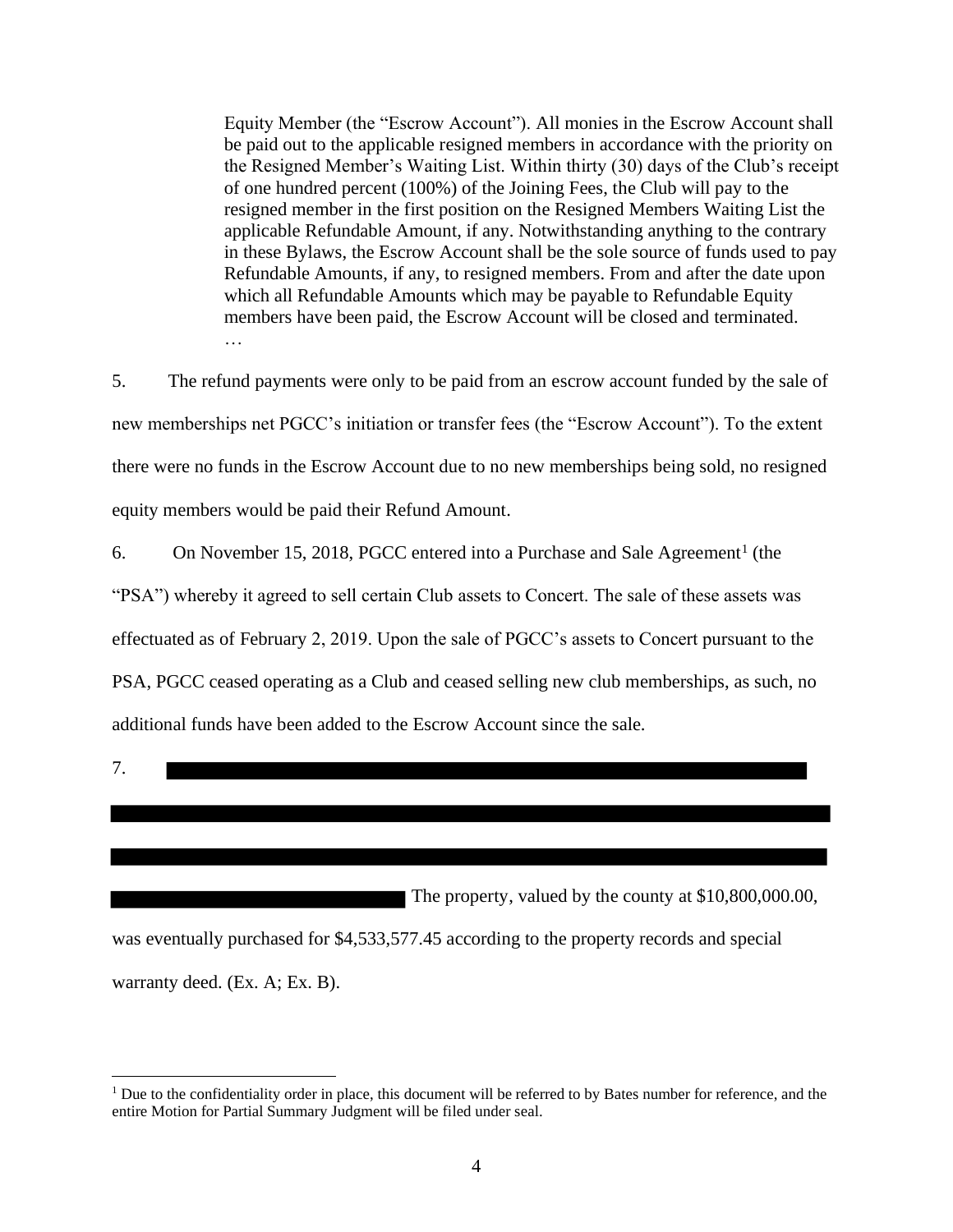8. After the sale, resigned members were offered a payment of \$1,200.00, \$480.00, or \$240.00 (depending on their membership class) on the condition that they signed a "release." If they did not sign the purported release, they did not receive any payment. (Testimony of Barbara J. Camarota, DIN 741, p. 44, ln. 20-21: "No, if they did not sign the release, they did not receive a payment."). This would be the only opportunity a resigned member had to receive any payment. (Email from Camarota, DIN 757, p. 4 "Be advised, however, that since the old Club has been sold and no longer sells memberships, no further Equity refund payments will be made to resigned members and you will receive nothing at any time in the future.").

9. Resigned members, such as the Dorsos, who attempted to obtain documents from PGCC related to the resigned member waiting lists and equity refunds were told by the General Manager that "resigned members no longer have the rights and privileges (nor responsibilities) of active members. This would include the right to request copies of internal Club documents." (Ex. G, Ltr. from J. Leinaweaver).

### **II. SUMMARY JUDGMENT STANDARD**

"A movant is entitled to summary judgment if the pleadings and summary judgment evidence on file show that there is no genuine issue as to any material fact and that the moving party is entitled to a judgment as a matter of law." *Soknoh Partners, LLC v. Audio Visions S., Inc.*, 319 So. 3d 175, 178 (Fla. 2d DCA 2021) (citing Fla. R. Civ. P. 1.510(c)). The summary judgment standard provided for in Rule 1.510 "shall be construed and applied in accordance with the federal summary judgment standard." Fla. R. Civ. P. 1. 510(a). "[T]his standard provides that the mere existence of some alleged factual dispute between the parties will not defeat an otherwise properly supported motion for summary judgment; the requirement is that there be no *genuine* issue of *material* fact." *Anderson v. Liberty Lobby, Inc.*, 477 U.S. 242, 247–48 (1986)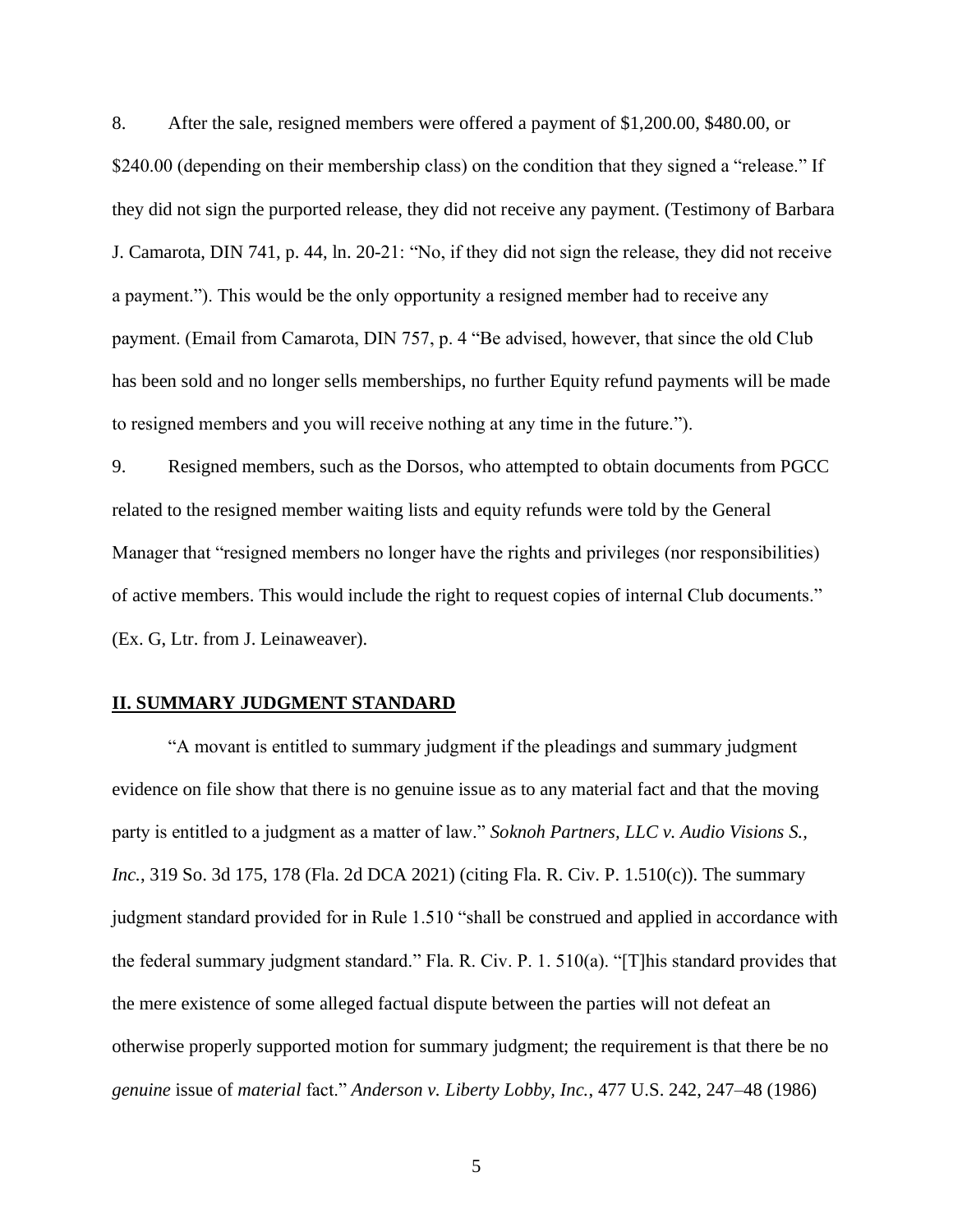(emphasis in original). The non-moving party must "do more than show that there is some metaphysical doubt as to the material facts." *Matsushita Elec. Indus. Co., Ltd. v. Zenith Radio Corp.*, 475 U.S. 574, 586 (1986) (citations omitted). *See also*, *Feldkamp v. Long Bay Partners, LLC*, 773 F. Supp. 2d 1273, 1275-76 (M.D. Fla. 2011), *aff'd*, 453 F. App'x 929 (11th Cir. 2012) ("To avoid the entry of summary judgment, a party faced with a properly supported summary judgment motion must come forward with extrinsic evidence, i.e., affidavits, depositions, answers to interrogatories, and/or admissions, which are sufficient to establish the existence of the essential elements to that party's case, and the elements on which that party will bear the burden of proof at trial.") (citations omitted).

### **III. BREACH OF CONTRACT (PGCC)**

"The relationship between a social club and its members is one of contract, which must be judged in accordance with its terms." *Feldkamp*, 773 F. Supp. 2d at 1279 (citing *Susi v. St. Andrews Country Club, Inc.*, 727 So. 2d 1058, 1061 (Fla. 4th DCA 1999); *Hamlet Country Club, Inc. v. Allen*, 622 So. 2d 1081, 1082 (Fla. 4th DCA 1993); *Reynolds v. The Surf Club*, 473 So. 2d 1327, 1335-36 (Fla. 3d DCA 1985)). The legal effect of unambiguous language in a contract is a question of law. *Id*. at 1280 (citing *Orkin Exterminating Co., Inc. v. F.T.C.*, 849 F.2d 1354, 1360 (11th Cir. 1988)). Likewise, the existence of and resolution of ambiguous language is also a question of law in Florida. *Id*. (citations omitted). PGCC acknowledged in its Answer that the membership agreements were enforceable contracts. (DIN 506, p. 4, ¶ 43). The only questions left to this court are: what were the terms (in light of the most reasonable interpretation), and did PGCC breach those terms?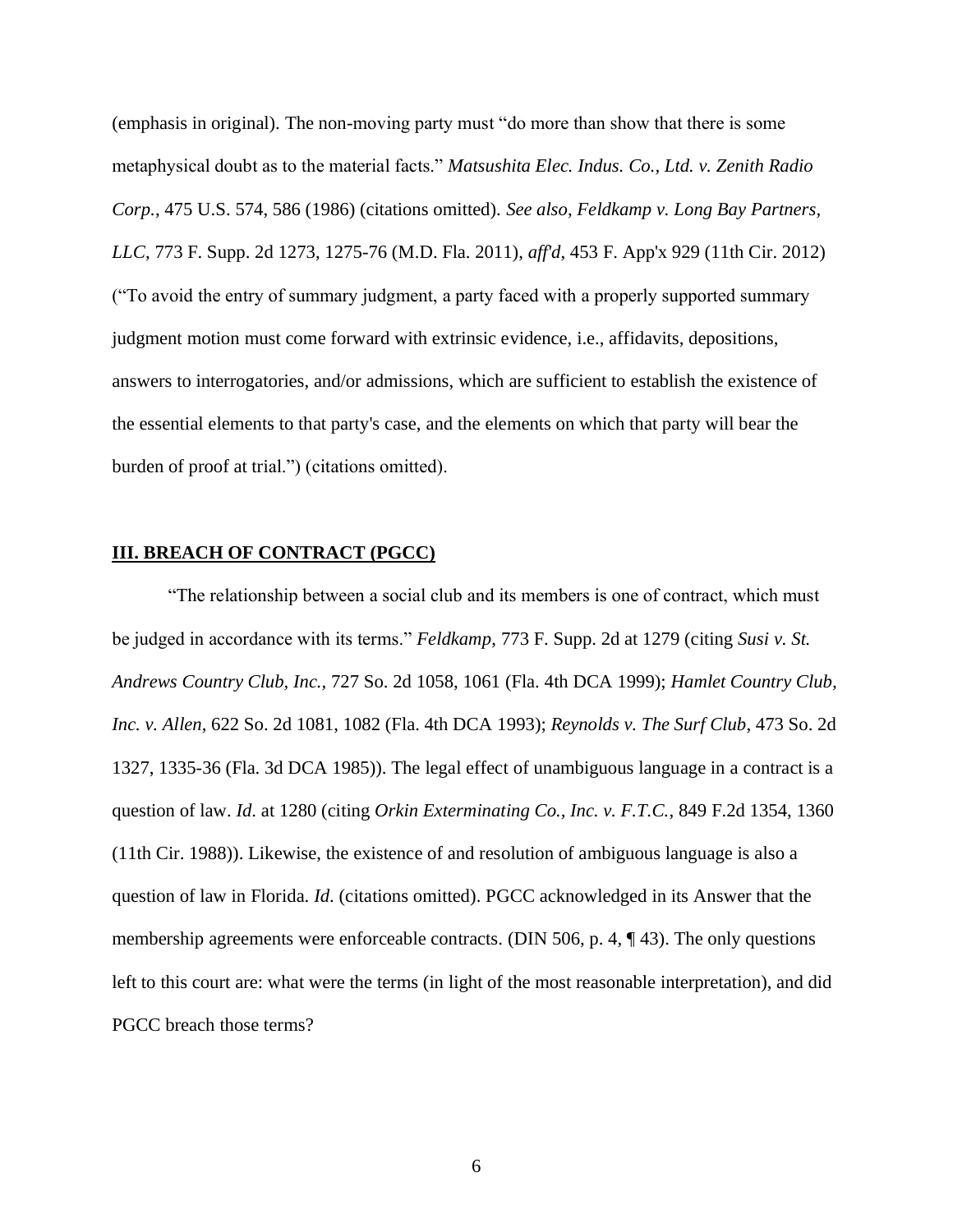### **A. The only reasonable interpretation of the membership agreement is that resigned members were owed a refund of 80% of their equity portion.**

"When possible, a contract must receive a construction which will render it valid and enforceable." *Feldkamp*, 773 F.Supp. 2d at 1284 (citing *J.R.D. Mgmt. Corp. v. Dulin*, 883 So. 2d 314, 316-17 (Fla. 4th DCA 2004)). If one party "retains to itself the option of fulfilling or declining to fulfill its obligations under the contract, there is no valid contract and neither side may be bound." *Id*. at 1283 (citations omitted). Critically for this case, "where one interpretation of a contract would be absurd and another would be consistent with reason and probability, the contract should be interpreted in the rational manner." *Verandah Dev., LLC v. Gualtieri*, 201 So. 3d 654, 657 (Fla. 2d DCA 2016) (citations omitted).

The court in *Feldkamp* builds upon this concept, quoting approvingly from *First Fla. Bank, N.A. v. Fin. Trans. Sys., Inc.*, 552 So. 2d 891, 892 (Fla. 2d DCA 1988): "It is firmly established that a corporation is prohibited from amending its bylaws so as to impair a member's contractual right." *Feldkamp*, 773 F.Supp. 2d at 1283. The court continued: "even though an express reservation of the power of amendment has been made, the general consent that a member thereby gives to be bound by all present and future enactments of the association does not contemplate that it may be made a means of depriving him of those right that became vested upon his admission to membership." *Id*. (citing *Bhd.'s Relief Comp. Fund v. Cagnina*, 155 So. 2d 820, 824 (Fla. 2d DCA 1963)).

The only reasonable interpretation of the membership agreement is that the right to a refund vested at the time that the resignation became effective. This is the plain meaning taken from the bylaws themselves: "[t]he resigned Membership will be purchased at eighty percent (80%) of the equity portion of the membership fee *in effect as of the effective date of the resignation*." (emphasis added). Once a member's resignation became effective, they had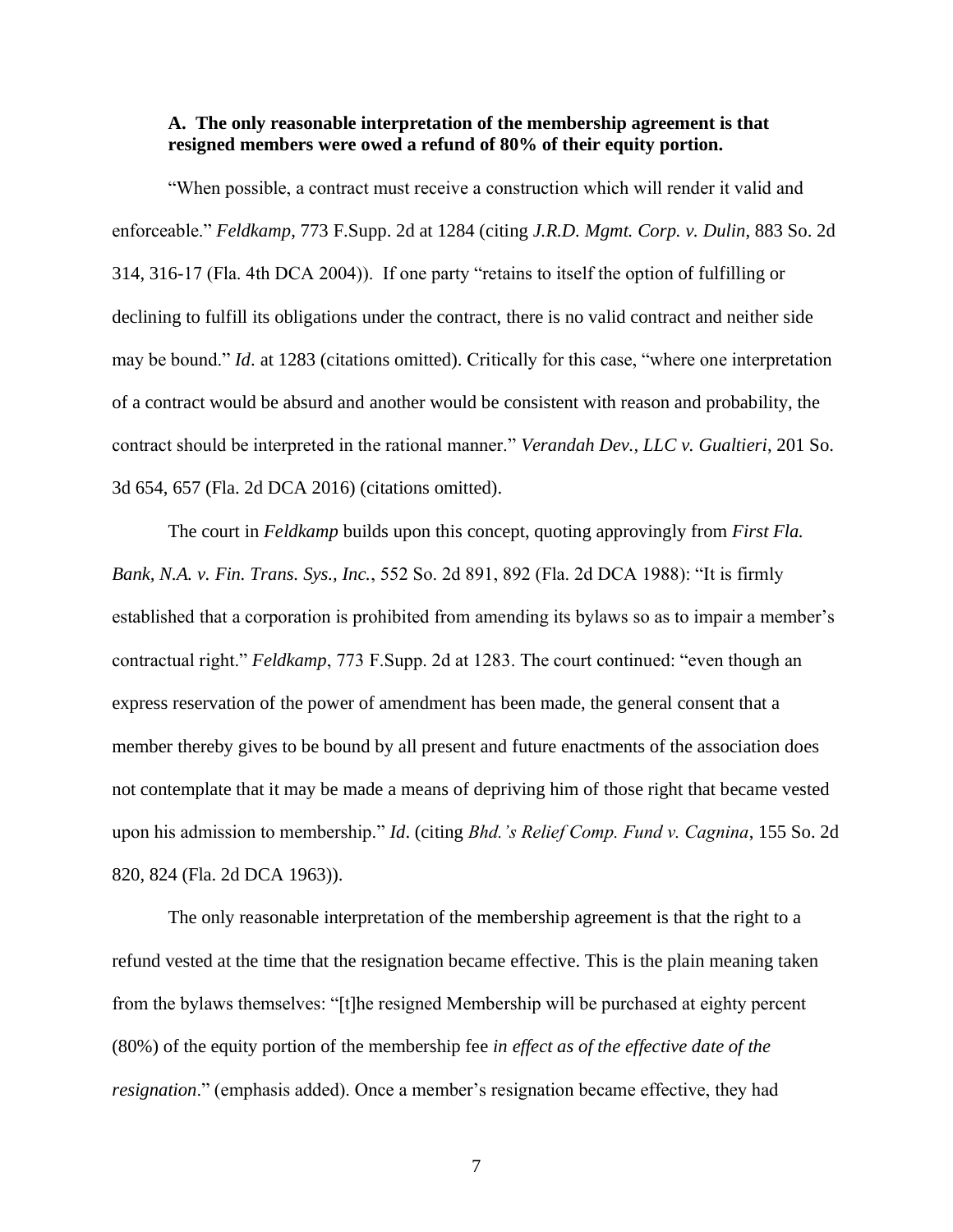performed all that was necessary to be eligible for their refund. The only remaining actions were on behalf of the club in administering the waiting lists and the refunds. Once vested, the right could not have been impeded absent a breach of contract.

PGCC's present position for the purposes of litigation would render the contract illusory and unenforceable. It's position is that by inserting language that the bylaws were subject to amendment from time to time, the club could unilaterally decide to amend those bylaws to reduce or eliminate any refund promised to members. This is the same position that was resoundingly rejected in *Feldkamp*. *See also*, *Verandah Dev., LLC v. Gualtieri*, 201 So.3d 654, 657-58 (Fla. 2d DCA 2016) (relying on the reasoning in *Feldkamp* to reject theory that refund provisions remained amendable). PGCC goes further, in this instance, in that it wishes to make these changes retroactive against members who had resigned prior to the changes in the bylaws.

Both *Feldkamp* and *Verandah* involved club members who resigned their memberships *after* the changes to refund policy were attempted. The Middle District and Second District Court of Appeal rejected the idea that the clubs could unilaterally modify a material provision in their membership agreement in a way that would infringe on a member's contractual rights. The case at bar is far more egregious in that every Plaintiff, whether they resigned completely from the club or resigned one membership in favor of procuring a less expensive one, made that resignation prior to the bylaw change. The contract was set. Both parties had agreed, upon the member's resignation, as to the rights still owed the member: that they would be paid 80% of the equity amount *in effect at the time of their resignation*. PGCC now argues that it can unilaterally modify that contract after one party's performance has ended in order to reduce the amount owed to that party. This flies in the face of the most fundamental interpretations of contract law.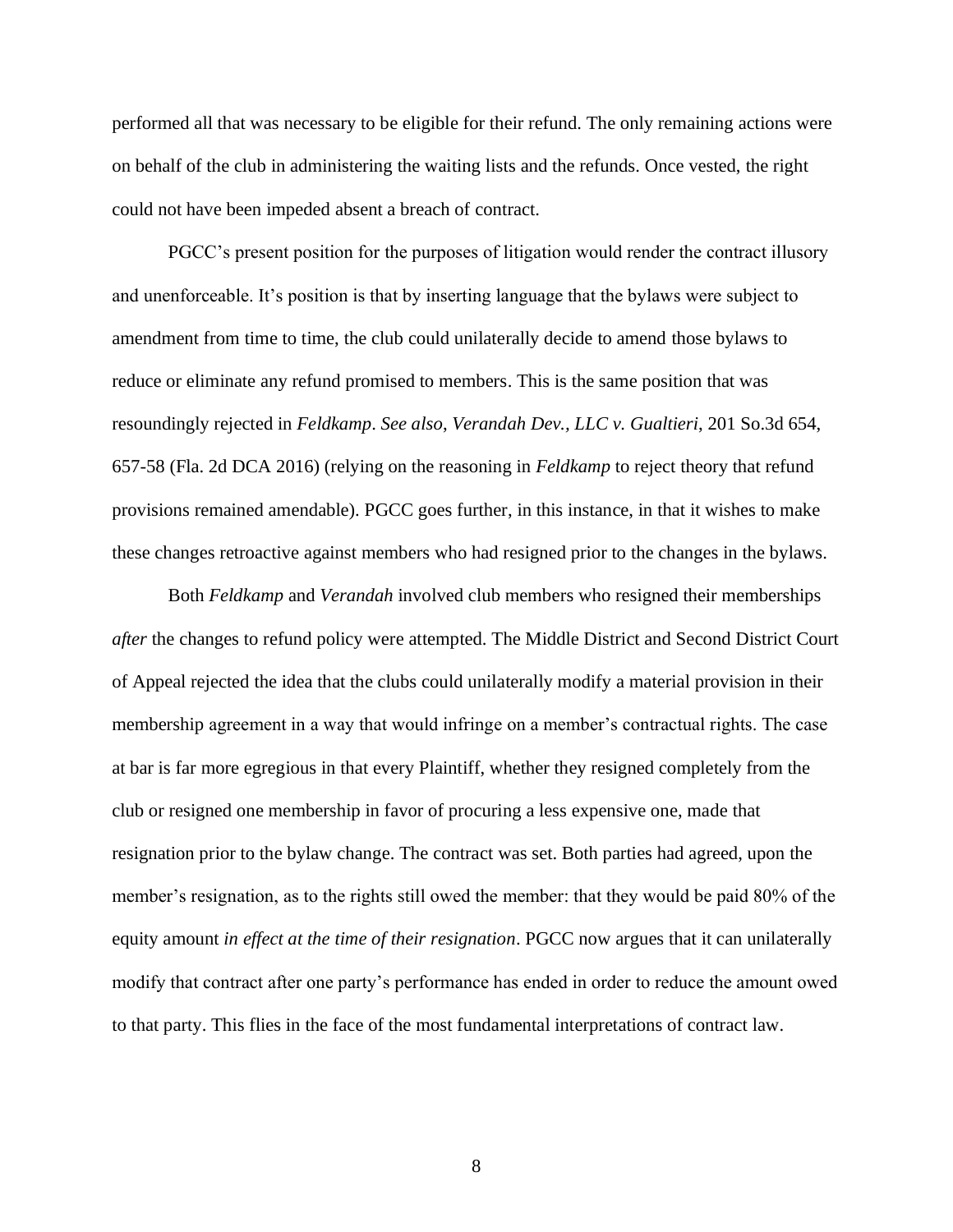#### **B. The contract was breached by the reduction of equity refunds.**

"The elements of an action for breach of contract are:  $(1)$  the existence of a contract,  $(2)$  a breach of the contract, and (3) damages resulting from the breach." *JF & LN, LLC v. Royal Oldsmobile-GMC Trucks Co.*, 292 So. 3d 500, 508 (Fla. 2d DCA 2020) (citation omitted). A breach must be "material" in nature. *See, e.g.*, *J.J. Gumberg Co. v. Janis Servs. Inc.,* 847 So. 2d 1048, 1049 (Fla. 4th DCA 2003). To constitute a material breach, the party's nonperformance must "go to the essence of the contract." *Beefy Trail. Inc. v. Beefy King, Int'l, Inc.*, 267 So. 2d 853, 857 (Fla. 4th DCA 1972). *See also*, *Marchisio v. Carrington Mortgage Serv., LLC*, 919 F.3d 1288 (11th Cir. 2019). Price terms and the timing of payments go to the essence of the contract. *See Practice Mgmt. Assoc., Inc. v. Bitet*, 654 So. 2d 966, 969 (Fla. 2d DCA 1995) (citing *Wilderness Country Club P'ship Ltd. v. Groves*, 458 So. 2d 769, 772 (Fla. 2d DCA 1984). As discussed below, this case presents the quintessential breach of contract claim. PGCC had a contract with each Plaintiff and breached the most material term of all: that of payment.

Florida courts have found a material breach of contract on a summary judgment motion in nearly identical circumstances. In *Feldkamp v. Long Bay Partners, LLC*, the Middle District of Florida addressed the non-payment of a membership refund after the Feldkamps attempted to resign their membership in Shadow Wood Country Club. 773 F.Supp. 2d at 1276-79. There, the membership application provided for a 100% refund of the membership deposit within thirty days of written notice of resignation. *Id*. at 1280. When their club attempted to "suspend" this policy in November of 2008, the Feldkamps submitted their written resignation in March the next year. *Id*. at 1279. The defendants argued that because the Feldkamps agreed to be bound by "Rules & Regulations" which were subject to change, they effectively forfeited their right to a refund when the rules were amended to suspend that right. *Id*. at 1281-82. The court found that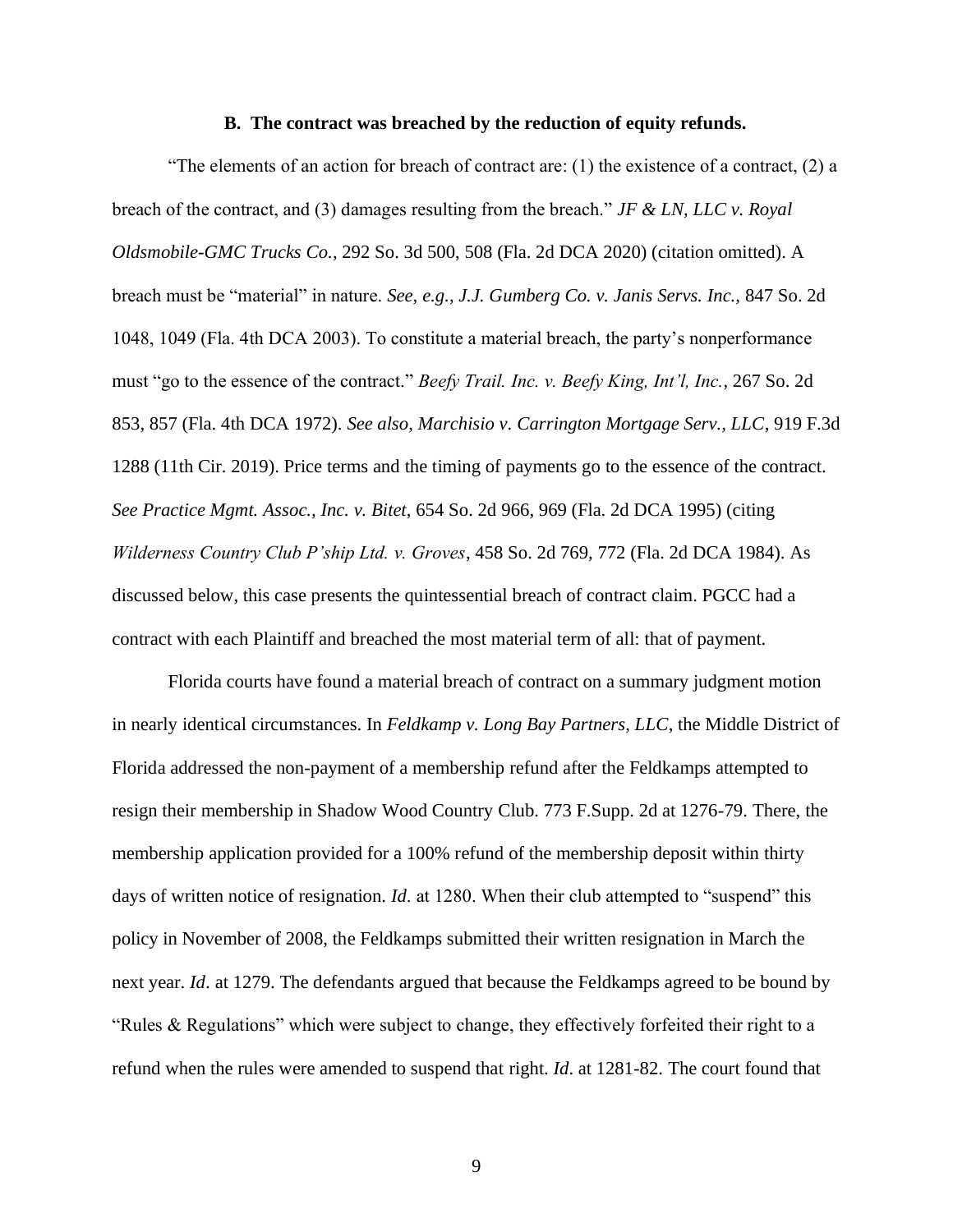the club was unable to amend its own bylaws so as to impair a fundamental contractual right (which most certainly included the refund) and ruled in favor of the plaintiffs at summary judgment. *Id*. at 1283. (citing *First Fla. Bank, N.A. v. Fin. Trans. Sys., Inc.*, 522 So. 2d 891, 892 (Fla. 2d DCA 1988)).

The Second District Court of Appeals relied on this reasoning to uphold (in part) a summary judgment in favor of the plaintiffs in *Verandah*. *Verandah Dev., LLC v. Gualtieri*, 201 So. 3d 654, 657 (Fla. 2d DCA 2016). Although the plaintiff-appellees did not have an equity membership in their golf club, they nevertheless were entitled to a full refund of their \$40,000 membership deposit upon resignation. *Id*. at 656. In 2006, when the Gaultieris joined the club, the refunds were paid via a waiting list structure. *Id*. For each new member to join Verandah, one resigned member would be refunded from the list. *Id*. In 2009, Verandah changed their refund policy to a "three in, one out" policy, requiring three new members to join for a single resigned member to be refunded. *Id*. The Gualtieris did not lodge an objection to the policy when it was changed and did not resign until 2014. *Id*. The Second District sided with the Gualtieries and the trial court, finding that the alteration of the refund schedule constituted a breach (boilerplate language about rules being "amended from time to time" notwithstanding). *Id*. at 659.

This case turns on the same points of law and contract interpretation as *Feldkamp* and *Verandah*. Each Plaintiff had a written contract with PGCC. While the form of said contracts may vary slightly from one Plaintiff or group of Plaintiffs to another, the material provisions are the same: every Plaintiff was an equity member of PGCC and every contract provided for a return of some portion of the equity fee upon the member's resignation *based on the bylaws in effect at the time of the resignation*. The case at bar is stronger than that in either *Feldkamp* or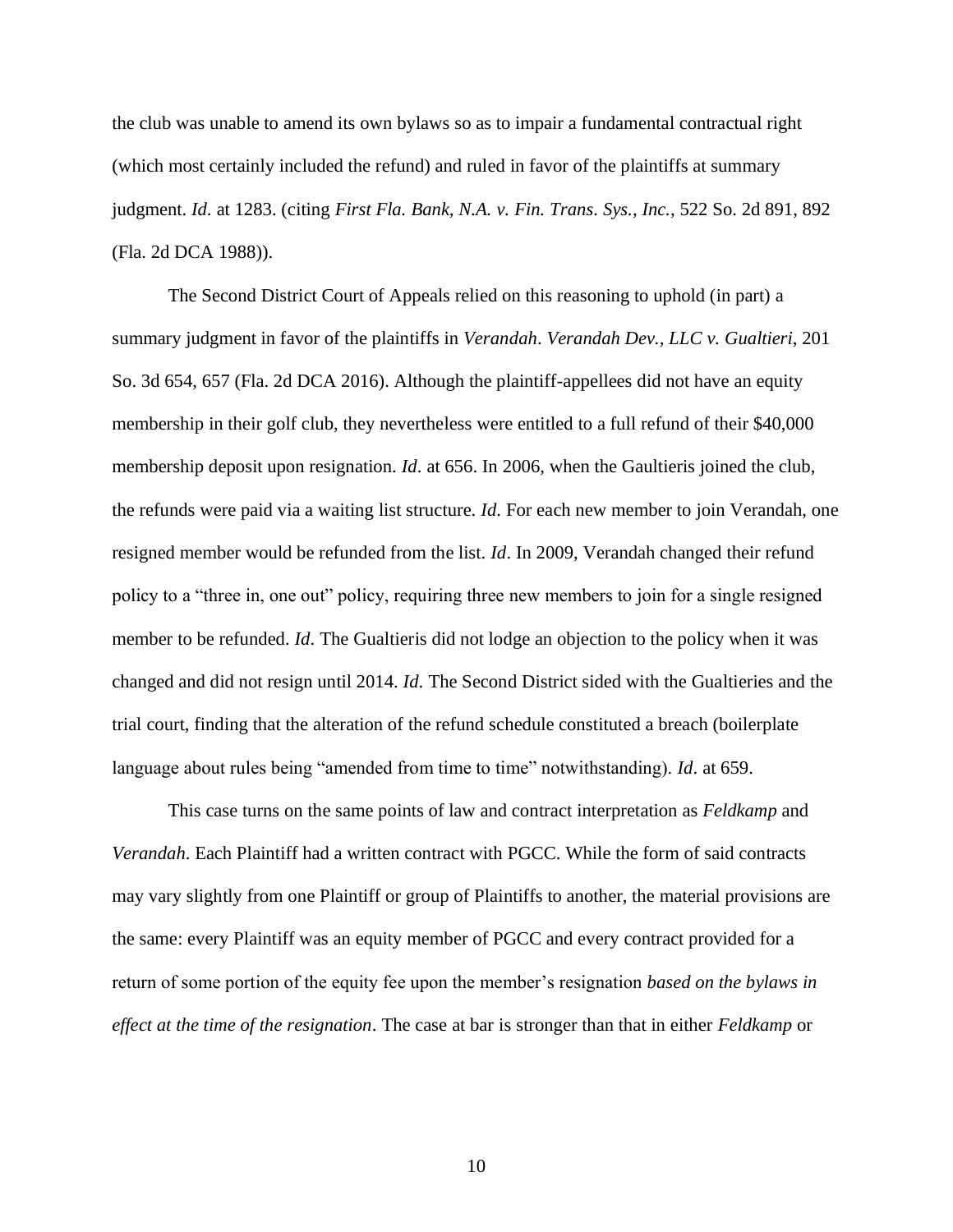*Verandah* in that the Plaintiffs in this case all resigned prior to the bylaw change. Therefore, their rights had already vested and were no longer subject to any changes.

The April 2016 amendment to the PGCC bylaws materially breached every existing contract with a resigned member. This amendment eliminated the promise to pay a percentage of the equity fees and significantly reduced the amount of money the club was willing to refund. Instead of eighty percent of their equity fees, the amendment promised to pay resigned members eighty percent of the "joining fees" current upon their resignation. The joining fees were a much lower amount (\$1500.00) compared to the equity fees in effect at the time the Plaintiffs resigned (\$30,000.00). (*Compare* DIN 755 *with* DIN 756). PGCC attempted to make this amendment retroactive, thereby attempting to substitute the figure of \$1200.00 (eighty percent of the \$1500.00 joining fee) for the previously promised \$24,000. This would result in a refund that was only 5% of what was originally promised.

This contradicts PGCC's own interpretation of it's obligation to resigned members. Many Plaintiffs received a letter prior to 2016 confirming their resigned member refund at the higher amount. (DIN 756, 758). Whether or not each Plaintiff received such a letter is immaterial: the content of the letters serves to evidence PGCC's understanding, as a party to the contract, as to the meaning of an essential term of the contract. Further, previous versions of PGCC's own bylaws in effect prior to April 1, 2016 clearly state that "resigned Membership will be purchased at eighty percent (80%) of the equity portion of the Membership fee *in effect as of the effective date of the resignation*."

In sum, PGCC entered into a contract with each Plaintiff whereupon it agreed to refund them a percentage of the equity fees in effect at the time of their resignation. The Plaintiffs all resigned. Most, if not all, received a letter stating that they were entitled to a refund of 80% of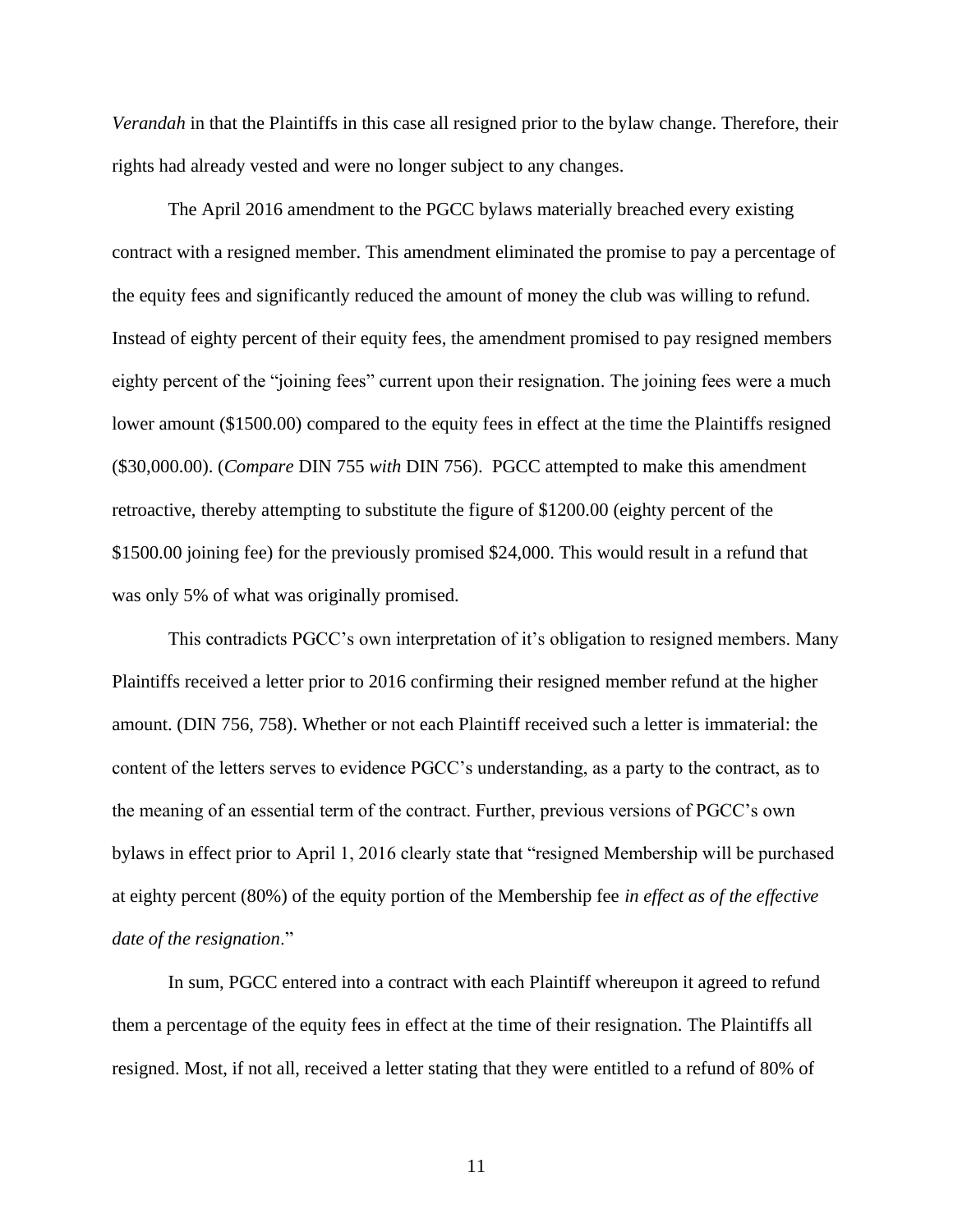the equity fees in effect at the time of their resignation. PGCC then later attempted to amend that agreement, significantly reducing the amount of that refund, and thereby materially breaching the contract it had with each Plaintiff. The damages are the original refund amounts owed to each Plaintiff, as calculated based on the bylaws in effect at the time of each Plaintiffs' resignation. For these reasons, the Plaintiffs make the requisite showing for summary judgment and are entitled to a judgment in their favor, as in *Feldkamp* and *Verandah*.

#### **IV. UNJUST ENRICHMENT (Concert)**

A claim for unjust enrichment requires proof of: "(1) a benefit conferred upon a defendant by the plaintiff, (2) the defendant's appreciation of the benefit, and (3) the defendant's acceptance and retention of the benefit under circumstances that make it inequitable for him to retain it without paying the value thereof." *Kenf, LLC v. Jabez Restorations, Inc.*, 303 So. 3d 229, 231 (Fla. 2d DCA 2019) (citation omitted). Unjust enrichment is not a claim on a contract, but a claim under an implied contract in order to maintain equity between the parties. *See 14th & Heinberg, LLC v. Terhaar and Cronley Gen. Con., Inc.*, 43 So. 3d 877, 880 (Fla. 1st DCA 2010). It is an "obligation imposed by the court to bring about justice and equity, without regard to the intent of the parties and without regard to whether they have an agreement." *Id*. at 881 (citation omitted). Unjust enrichment is not barred by the existence of an express contract (even one that "concerns the same subject matter") when the parties in the unjust enrichment action are different than those who are parties to the contract. *See Agritrade, LP v. Quercia*, 253 So. 3d 28, 34 (Fla. 1st DCA 2017). *See also*, *Spears v. SHK Consulting and Dev., Inc.*, 338 F.Supp. 3d 1272, 1278 (M.D. Fla. 2018) ("Florida law bars unjust enrichment claims only when *both* parties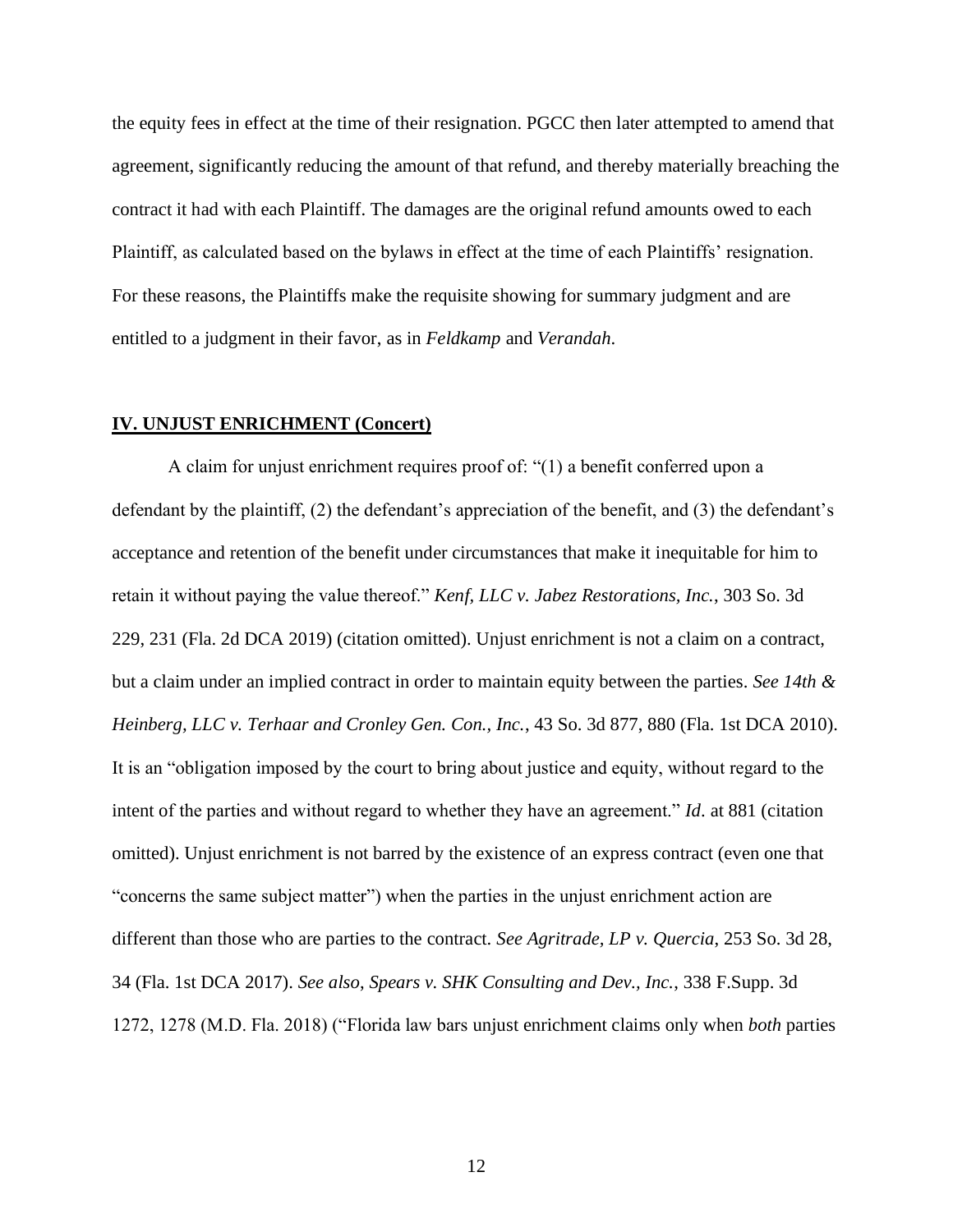to the lawsuit are *also* parties to a written agreement that covers the same subject matter.") (citation omitted) (emphasis in original).

The benefit conferred on Concert by the Plaintiffs is the sum of their equity fees. These monies were originally used to develop and grow PGCC into a fully functioning golf club and later were used to continue to keep PGCC operating by paying off previously resigned members. Without the membership equity, there would be no PGCC. Without PGCC, Concert would not have been able to purchase the club, an act which it did for its own benefit.

Concert appreciated this benefit, in that it was aware of the status of both parties to the express contracts between PGCC and its resigned members. Concert had direct knowledge of the potential for liability to each resigned member beyond \$1,200.00 based on the membership contracts, applications, membership documents, records, bylaws, and information provided to it as per the PSA with PGCC. (CONCERT 001579, ¶1.3).

Further, Concert has taken the step of eliminating all equity memberships and the escrow fund used to refund resigned memberships. The escrow fund was a separate fund into which incoming membership equity is placed. These escrowed funds were then used to pay out obligations to resigned members as the funds accumulate. By eliminating new equity memberships, Concert guaranteed that the escrow account would be unfunded and therefore no refunds could be paid to resigned members. This not only cements its claim to the unjustly retained equity fees but furthers the injustice and inequity against the Plaintiffs.

. — пример, на селото на селото на селото на селото на селото на селото на селото на селото на селото на селото<br>В селото на селото на селото на селото на селото на селото на селото на селото на селото на селото на селото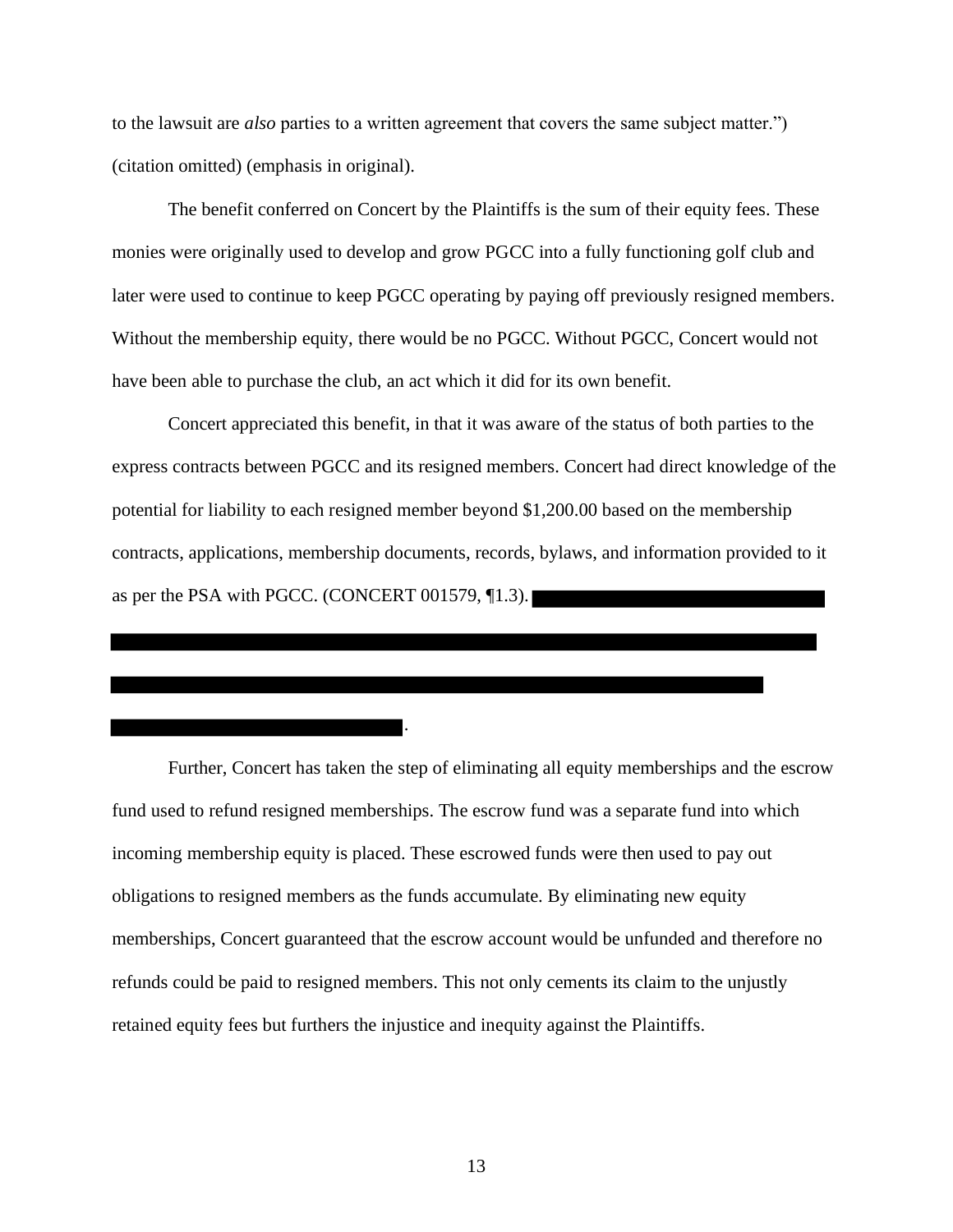Without being subject to the full extent of the contractual liability owed to the Plaintiffs, Concert will have received an enhanced value of its asset beyond what it should have received. Concert has profited from and continues to profit from PGCC's breach of contract in that it has retained the majority of the equity funds paid in by Plaintiffs and refuses to disgorge these funds to Plaintiffs in the form of their contractually-obligated refunds. Lastly, Concert has removed any chance of recoupment of these refunds by eliminating the equity structure – thereby preventing new members from ever paying out resigned members. For these reasons, the Plaintiffs have met the summary judgment standard by showing that it would be inequitable for Concert to continue to retain the benefit of the equity refunds owed to the Plaintiffs.

### **V. FRAUDULENT TRANSFER (PGCC)**

"Florida has long recognized the principle that a voluntary conveyance by one who is indebted is presumptively fraudulent when attacked by a judgment creditor upon a debt existing at the time of the conveyance." *Amjad Munim, M.D., P.A. v. Azar*, 648 So. 2d 145, 152 (Fla. 4th DCA 1994). A transfer made by a debtor is fraudulent as to a creditor if the creditor's claim arose before the transfer and the debtor made the transfer with the actual intent to hinder, delay, or defraud any creditor. Fla. Stat. § 726.105. A creditor is broadly defined as "a person who has a claim." Fla. Stat. § 726.102. A "claim" is "a right to payment, whether or not the right is reduced to judgment, liquidated, unliquidated, fixed, contingent, matured, unmatured, disputed, undisputed, legal, equitable, secured, or unsecured." *Id*. Therefore, the resigned members – even if they were to remain on a "waiting list" – are creditors of PGCC and PGCC is a debtor to them.

The fraudulent transfer statute lists several "badges of fraud" which can be used to establish the fraudulent nature of the transfer. *See, e.g.*, *Mejia v. Ruiz*, 985 So. 2d 1109, 1113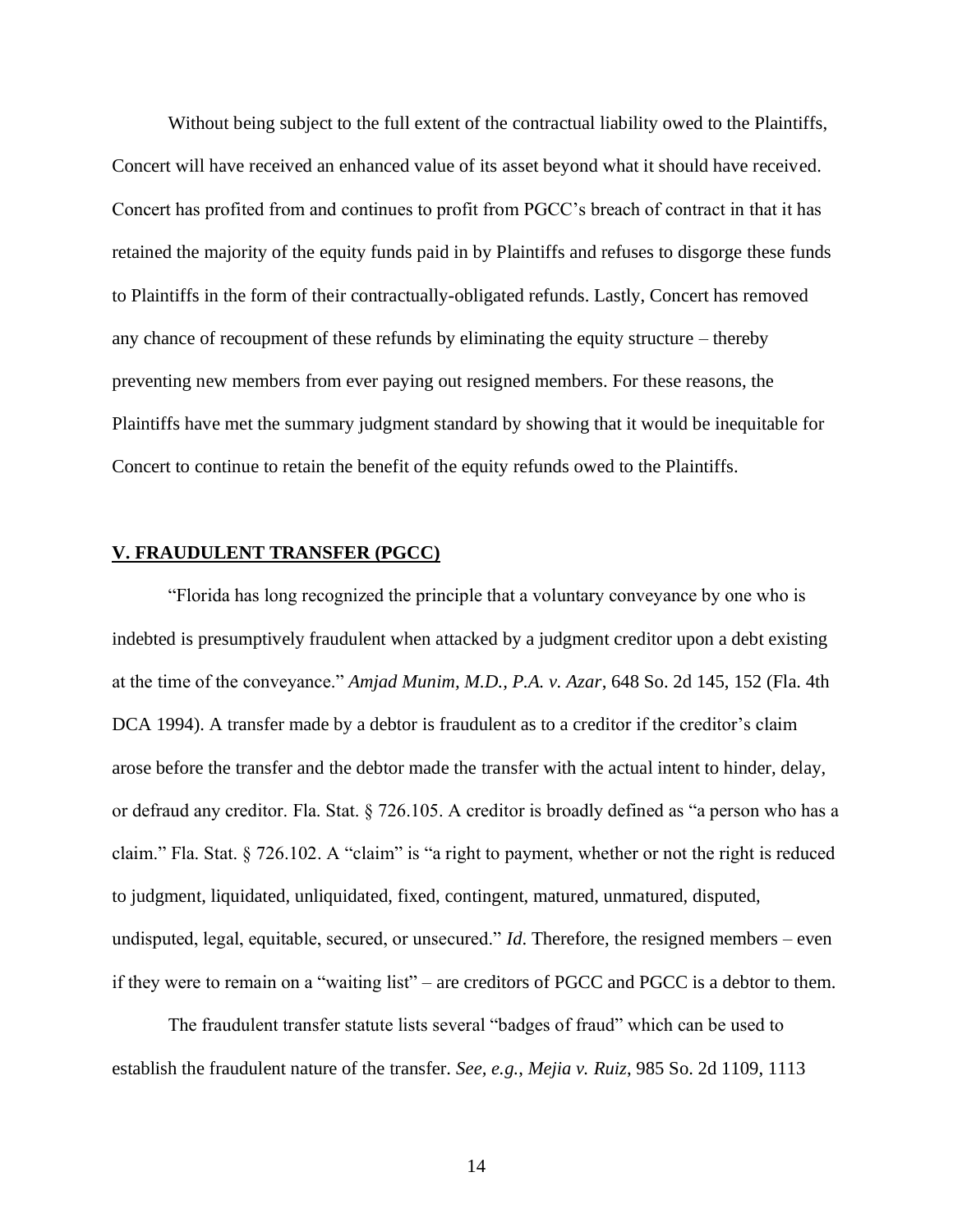(Fla. 3d DCA 2008). Among the "badges of fraud" included in Fla. Stat. § 726.105 are whether the value of consideration received by the debtor was reasonably equivalent to the value of the asset transferred, whether the debtor had been sued or threatened with suit prior to the transfer, and whether or not the transfer was of substantially all the debtor's assets. Fla. Stat. § 726.105(2). A combination of a number of these badges of fraud will support a presumption of fraudulent intent and justify a finding of fraud. *Mejia*, 985 So. 2d at 1113 (citing *United States v. Fernon*, 640 F.2d 609, 613 (5th Cir. 1981); *Johnson v. Dowell*, 592 So. 2d 1194, 1197 (Fla. 2d DCA 1992)). Courts may also consider other factors, taking into account the totality of the circumstances surrounding the conveyance. *Id*. (citations omitted). *See also, General Elec. Co. v. Chuly Intern., LLC*, 118 So. 3d 325, 327 (Fla. 3d DCA 2013). In the instant case, PGCC's actions display not only numerous badges of fraud, but create a set of circumstances that evidence fraudulent intent. In total, these actions prove fraudulent transfer beyond the preponderance of the evidence standard required to reach summary judgment.

Sale of assets for less than reasonably equivalent value can give rise to an implication of fraud. *See* Fla. Stat. § 726.105(2)(h); *Graef v. Hegedus*, 698 So. 2d 655, 656 (Fla. 2d DCA 1997) (reversing summary judgment for further consideration of potentially fraudulent transfer "given the alleged disparity between the value of the…assets and the consideration paid for the purchase").

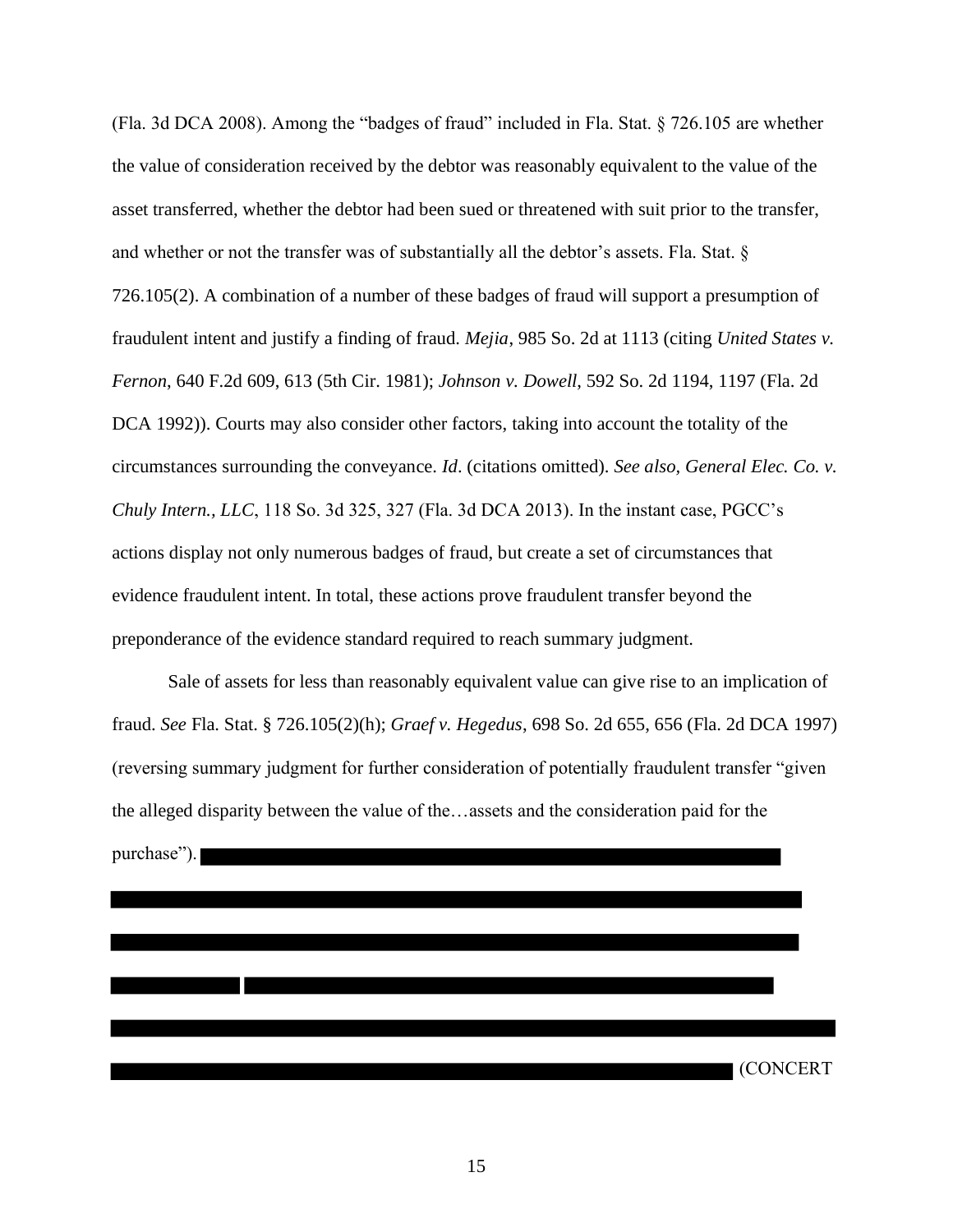001582, ¶2.2). Publicly available property records show that the building and land sold to Concert in this transaction were valued at \$10,811,000.00. (Ex. A, p. 1). Concert ultimately paid \$4,533,577.45 for these assets according to the Special Warranty Deed executed in it's favor. (Ex. B).

Beyond the indicator of the minimal consideration paid for PGCC's assets, the transfer between PGCC and Concert displays another classic badge of fraud: that the seller had already been sued prior to the transfer. PGCC was the subject of lawsuits from both the White and Dorso Plaintiffs prior to its sale to Concert. These lawsuits concerned the limited refund payouts and the attempt by PGCC to wipe its substantial debt to its resigned members by amending its bylaws and applying that amendment retroactively.

The transfer displayed a further badge of fraud: though it retained the housing development, PGCC transferred substantially all its assets regarding the golf club itself. The transfer included all the real and personal property, intangible personal property, leases, contracts, rights, liabilities, debts, and claims of PGCC. (CONCERT 001577-001581). Given the circumstances at play, this constitutes a badge of fraud in that, by transferring substantially all of its assets with regard to the golf club, PGCC seeks to avoid any liability for debts remaining to the golf club.

Lastly, although not an enumerated badge of fraud, the totality of the circumstances surrounding the transfer of PGCC's assets gives rise to further indications. PGCC's own internal communications, board minutes, and communications with members show a sea change in 2015 from their previous assessment that members were owed the refunds specified by the bylaws in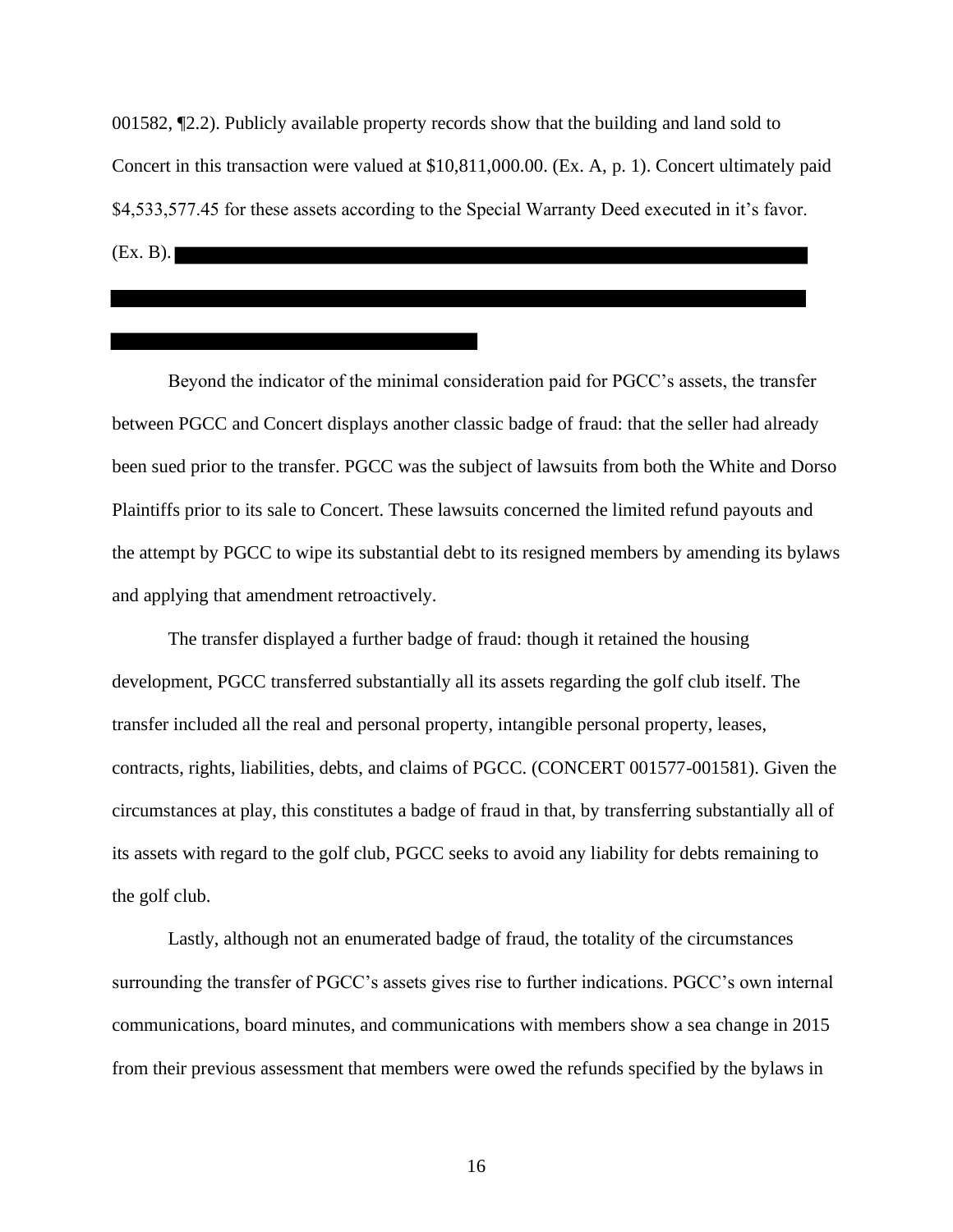effect at the time of their resignation. (*Compare* Ex. C, p. 2 and Ex. D, p. 1 *with* Ex. E and Ex. F, p. 2 ¶6). The 80% equity refunds had been the policy for decades; and despite financial difficulties, had been the line steadfastly maintained by board members and general members alike. The refunds were sacrosanct until their sudden alteration in 2016 (supported by an "education" campaign with the membership). This change, in theory, significantly reduced the debt owed to resigned members, which, in turn, made PGCC a more attractive purchase for Concert. Ultimately, PGCC attempted to divert any liability to resigned members whatsoever by selling the entirety of their club. Taken in totality, these machinations by PGCC constitute a fraudulent transfer under Fla. Stat. § 726.105 and satisfy the preponderance of the evidence standard required to award summary judgment.

### **VI. FRAUDULENT TRANSFER (Concert)**

In accordance with Fla. Stat. § 726.108, "a creditor. . .may obtain: (a) Avoidance of the transfer or obligation to the extent necessary to satisfy the creditor's claim; (b) An attachment or other provisional remedy against the asset transferred or *other property of the transferee* in accordance with applicable law. . .[or] Any other relief the circumstances may require." Fla. Stat. § 726.108 (emphasis added). A fraudulent transfer action "is either an action by a creditor against a transferee directed against a particular transaction, which, if declared fraudulent, is set aside thus leaving the creditor free to pursue the asset, or it is an action against a transferee who has received an asset by means of a fraudulent conveyance and should be required to either return the asset or pay for the asset (by way of judgment and execution)." *Yusem v. South Fla. Water Mgmt. Dist.*, 770 So. 2d 746, 749 (Fla. 4th DCA 2000). In such a case, a money judgment against the transferee for the value of the asset transferred, or an amount necessary to satisfy the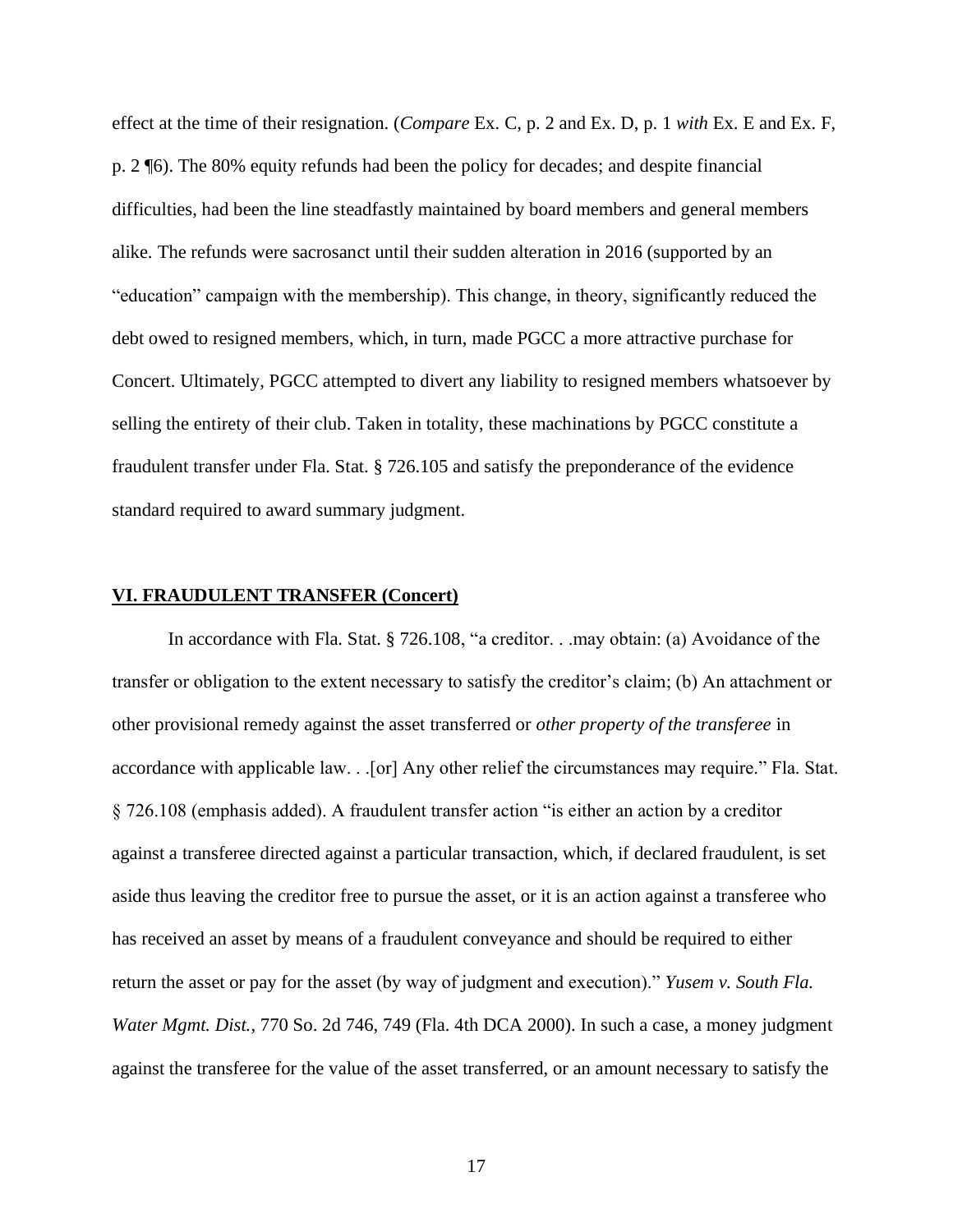claim, is appropriate. *McCalla v. E.C. Kenyon Const. Co.*, *Inc.*, 183 So.3d 1192, 1195 (Fla. 1st DCA 2016) (citing *Myers v. Brook*, 708 So. 2d 607, 610 n. 1 (Fla. 2d DCA 1998)). Further, this matter is appropriate for summary judgment, assuming the requisite factual basis exists. *Id*. at 1194.

Based on the inherent assumption that a transfer of a debtor's assets while the debt remains outstanding is fraudulent, the badges of fraud displayed in the transfer between PGCC and Concert, and the totality of the circumstances surrounding the transfer, PGCC's sale of it's golf course to Concert in 2018 was a fraudulent transfer. Proof abounds in this case that Concert knew the transfer was fraudulent and, in an attempt to avoid debt, structured the transfer with this in mind. First, Concert took the property for far less than market value, as described *supra*.

 Concert did this – as it has admitted in this litigation – by eliminating the sale of new equity memberships as part of their management of the club. (DIN 707, p. 7, ¶8). Without new equity memberships funding the escrow account used to pay refunds for resigned memberships, there effectively was no money for refunds. (*Id*.; DIN 741, pp. 80-81). Concert claims that it has offered partial refunds as a gesture of good faith, but in reality, it was a "take-it-or-leave-it" bargain. (*See infra* Sec. VII(B) $(2)(a)(iii)$ ). The acceptance of the refund checks was conditioned on signing a release, which Concert sought to reduce it's liability both for the litigation that was already pending at the time of the sale, and for future refund claims. Therefore, Concert not only benefitted from the post-hoc reduction in membership refunds, but actively attempted to cement this windfall by eliminating any ability for resigned members to remain on a refund list.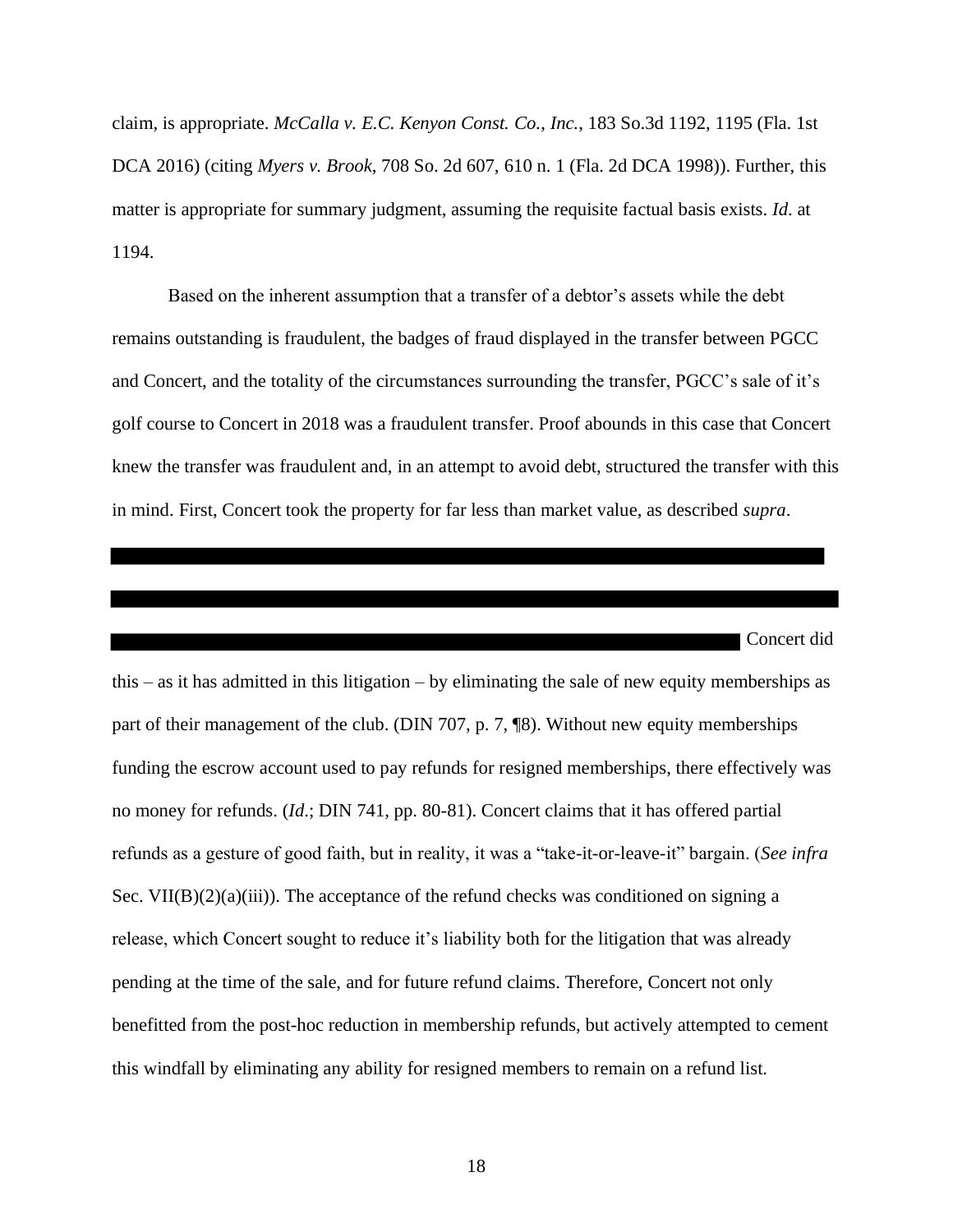### **VII. DEFENDANTS' AFFIRMATIVE DEFENSES ARE LEGALLY INSUFFICIENT**

Both Defendants have raised numerous affirmative defenses in their answers to the Complaint in this matter. An examination of their various defenses to the counts referenced above will show that none are supported by the facts in this case or are insufficient to impede summary judgment. *See, e.g.*, *Hurchalla v. Homeowners Choice Prop. & Cas. Ins. Co., Inc.*, 281 So. 3d 510, 513 (Fla. 4th DCA 2019) ("Where the defendant has raised affirmative defenses, the plaintiff must factually refute them or establish that they are legally insufficient before being entitled to summary judgment in its favor.") (citations omitted).

### **A. Defendant's assertion that no breach was committed is belied by their actions and the nature of the contracts.**

In PGCC's First Affirmative Defense and Concert's Fifth Affirmative Defense, both claim that they did not breach the respective Membership Agreements, as these are subject to the Club's bylaws, which may be amended from time to time. This argument is addressed in Section III, *supra*. In short: an organization may not amend its bylaws to impair a member's contractual right. *See, Feldkamp*, 773 F.Supp. 2d at 1283 (citing *Bhd.'s Relief & Comp. Fund v. Cagnina*, 155 So. 2d 820, 824 (Fla. 2d DCA 1963)).

### **B. The affirmative defenses of release and waiver are not applicable as the written releases were insufficient to operate as a waiver of a contract right.**

The Defendants are in the precarious position of arguing both that the Plaintiffs had no contractual right to a refund of their equity payment *and* that they waived any such right by virtue of signing what the Defendants have styled as "releases."<sup>2</sup> In order to operate as a waiver of contract rights, a waiver must voluntarily and intentionally relinquish known rights. *See* 

<sup>&</sup>lt;sup>2</sup> Although the effect of this "release" is disputed, for simplicity's sake, they are referred to hereinafter as "releases." This is not meant to imply any agreement or acknowledgment that they do indeed operate as releases.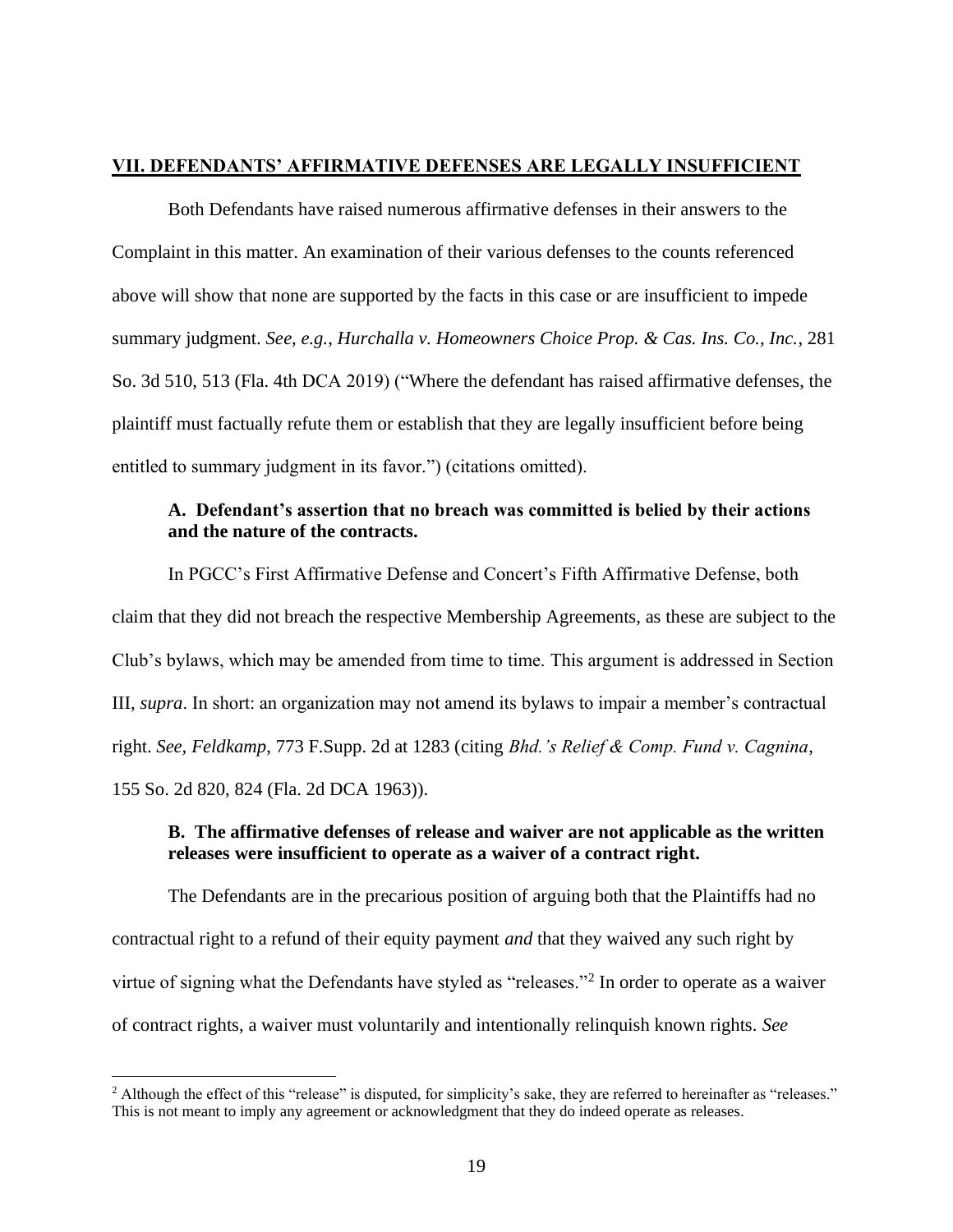*Raymond James Fin. Servs., Inc. v. Saldukas,* 896 So.2d 707, 711 (Fla. 2005). Without delving into any individualized facts that may have precipitated the signing of any release in particular, it is evident from the face of the document that any purported waiver of the rights by the Plaintiffs could not have been fully knowing and voluntary. The document itself created confusion as to the contract rights the signor purported to waive; and the fundamental inequities in the circumstances surrounding the issue of the releases prevented their execution from being fully voluntary.

### **1. The releases themselves created confusion and ambiguity as to the contract rights being waived and therefore could not have been signed with the requisite knowledge.**

"The supreme court has defined a 'waiver' as a voluntary and intentional relinquishment of a known right." *Winans v. Weber*, 979 So. 2d 269, 274 (Fla. 2d DCA 2007) (citing *Raymond James Fin. Servs., Inc. v. Saldukas,* 896 So.2d 707, 711 (Fla. 2005)). In order to demonstrate that a party has waived a right afforded by law or contract, the party relying on the waiver must show: "the existence at the time of the waiver of a right, privilege, or advantage; the actual or constructive knowledge thereof; and an intention to relinquish that right, privilege, or advantage." *Id*. The knowledge aspect is critical as "there can be no waiver if the party against whom the waiver is invoked did not know all of the material facts, or was *misled* about the material facts." *Id*. (emphasis added) (citing *Fireman's Fund Ins. Co. v. Vogel,* 195 So.2d 20, 24 (Fla. 2d DCA 1967); *Alston v. Alston,* 960 So.2d 879, 881 (Fla. 4th DCA 2007); *L.R. v. Dep't of Children & Families,* 822 So.2d 527, 530 (Fla. 4th DCA 2002)).

The second "Whereas" clause of the release serves to obfuscate the nature of the rights being waived and misleads the reader. (DIN 743, p. 2, ¶2; DIN 744, p. 2, ¶2). The clause states, in part, that the resigned member "is eligible at some time in the future for a refund of a portion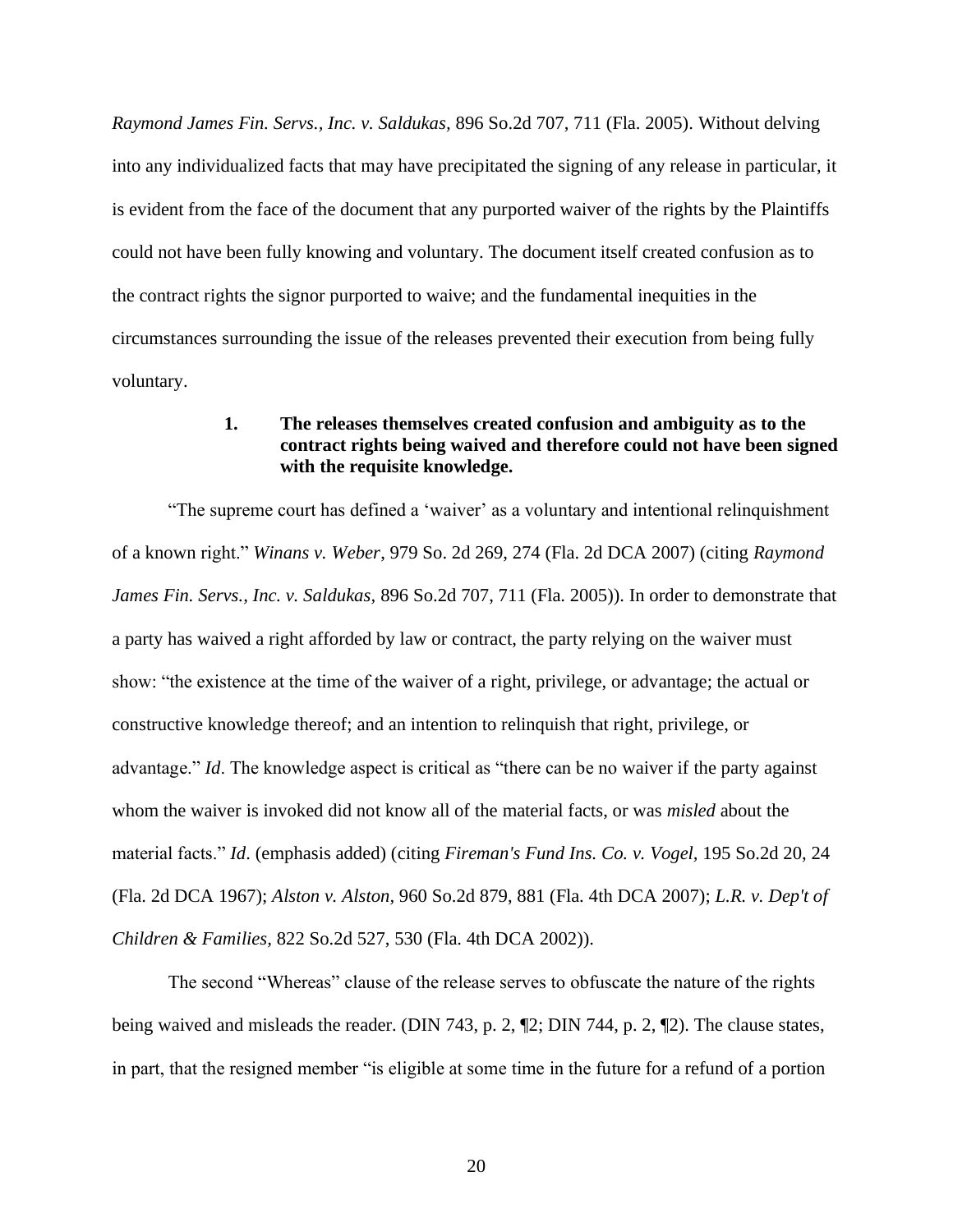of the membership contribution previously paid by the Resigned Club Member to the Old Club, pursuant to the amended bylaws of the old club, in an amount which cannot be determined at this time…" (DIN 743, p. 2, ¶2; DIN 744, p. 2, ¶2). This statement belies the facts of the case and the circumstances in which these releases were issued.

First, the acknowledgment that the resigned member is eligible for a partial refund of their membership contribution runs counter to the position of Defendants prior to and during this lawsuit (and during the lawsuits that were pending at the time of these releases, which were eventually joined in this current proceeding). The Defendants' position is and has been that any resigned member who had not reached the top of the resignation waiting list – which includes all resigned members who were provided releases to sign – was not eligible for a refund of their equity contribution. (Sec. VII(C), *infra*; DIN 505, p. 7; DIN 506, p. 6, ¶78). The pertinent facts of this case also contradict the waiver clause in a practical sense, in that: presuming a resigned member was eligible for a refund of part of their equity contribution, no refund would ever be forthcoming as the club no longer sold equity memberships at the time of this release and therefore had no method in place for funding the escrow account used to refund resigned memberships. (DIN 741, pp. 80-81; DIN 707, pp. 6-7, ¶¶7-8). If Plaintiffs had chosen not to sign the release, they would have never received any refund whatsoever. (CONCERT 001591; DIN 741, p. 44, ln. 20-21).

Second, the clause references amended set of bylaws without specifying which amended set of bylaws or the effect of that amendment. It is important to bear in mind that once a club member resigned their membership, they had no rights in the club, no access to club documents, and no way to view current or previous versions of the bylaws. (DIN 741, p. 106, ln. 2; DIN 741, pp. 105-106; Ex. G, ¶ 2). They were not given notice of upcoming votes, major club decisions,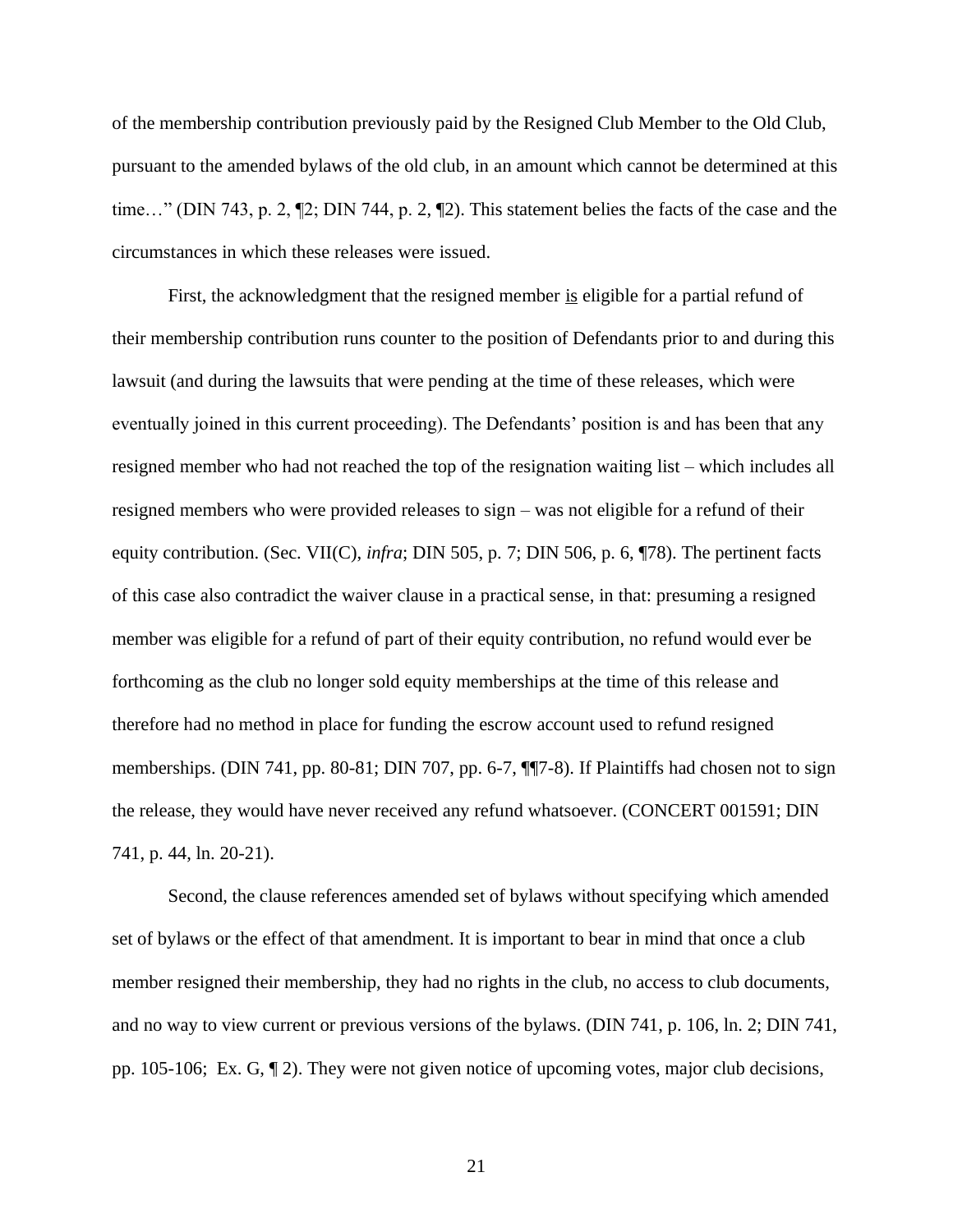or the reasoning behind them, as they were no longer considered members of the club. (DIN 741, p. 34, lns. 13, 17; p. 135, ln. 5-9). For all they knew, the club was operating on the version of bylaws in effect at the time they resigned. This was certainly the position that was conveyed to many of them when they received letters tabulating their refunds in amounts dictated by the bylaws that were in effect at the time. (DIN 756, 758). For nearly all class members, that was their last official communication in writing from the club prior to receiving the release. The contrast between the amounts promised in those letters together with the reasoning behind those amounts (to wit: that they were tabulated based on the bylaws in effect at the time of the member's resignation), and the new amount offered contingent on signing the waiver, was a sharp one. Resigned golf members were now being offered 5% of the amount they were entitled to based on "amended bylaws" that were referenced in these releases but effectively inaccessible and amended without any input or say from resigned members.

Third, the clause blatantly denies the ability to calculate the amount of the refund that a given resigned member was entitled to. These refunds had been tabulated in some form or fashion since the inception of the club. As testified to by the former chief financial officer of PGCC, there was a process to the determination which was objective and based entirely on documents already present in the resigned member's file at the time they resigned. (DIN 778, p. 16, ln. 14-15). At the time of the waiver, these documents and files were in the possession of Concert, having been turned over as part of the purchase and sale. (CONCERT 001579, ¶1.3). The clause is misleading in that it states that the amount *cannot* be determined at the time of the release, when in fact: whatever means existed to determine the refund amount were as available at the time of the release as they had ever been and were then in the possession of the party claiming that they were incalculable.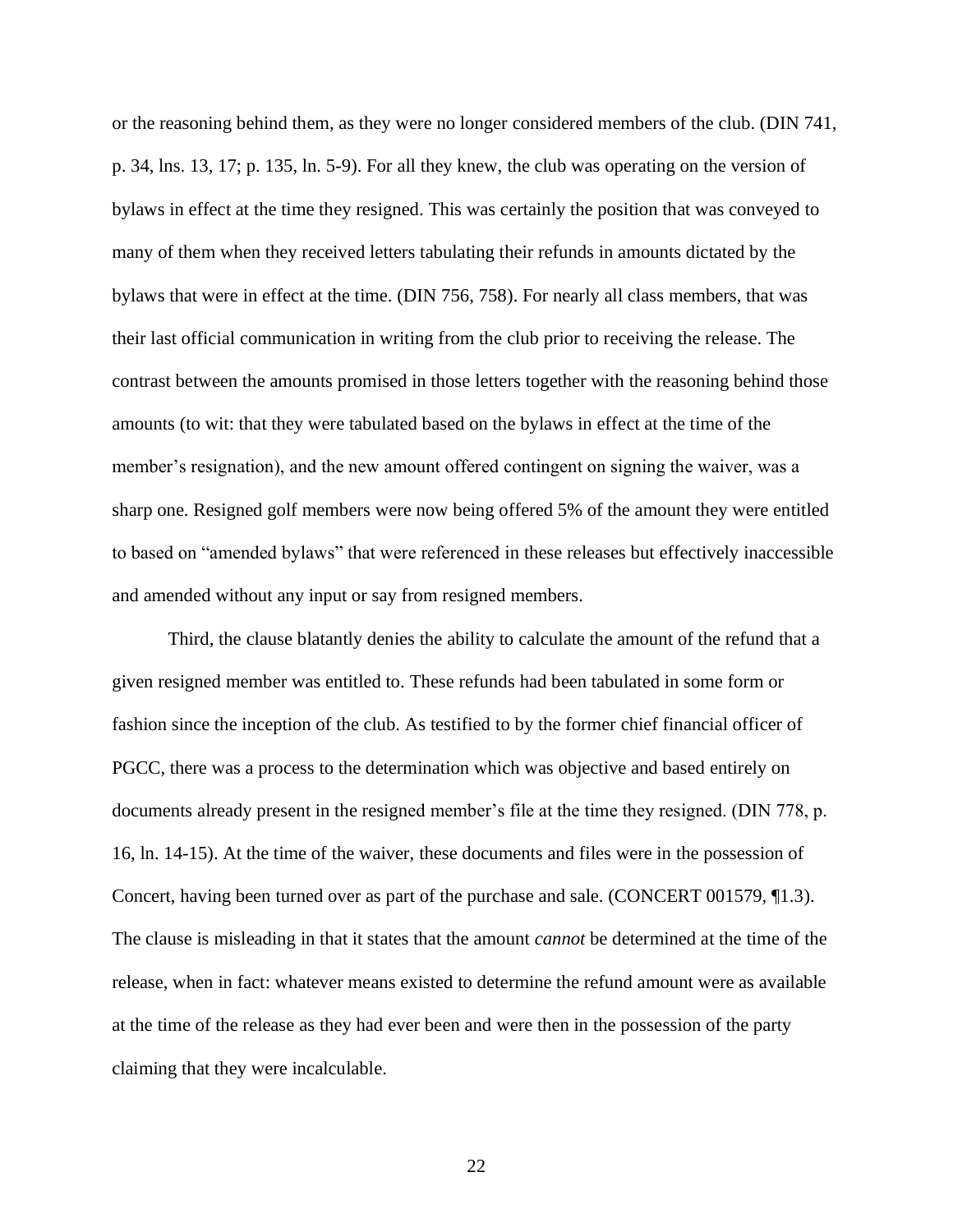Lastly, by the time the releases were sent to resigned members, PGCC was already being sued over the refusal to pay full refunds to resigned members. (CONCERT 001753-001755 Sch. 5.2(c)). Therefore, clearly there was a dispute as to the exact rights that resigned members were entitled to and remedies that resigned members were able to avail themselves of. This fact was not disclosed in the release. (DIN 741, p. 43, ln. 2-18; p. 134, ln 10-14). Plaintiffs posit that – particularly in light of the complete absence of official communication from PGCC or Concert other than the release – the fact that the refund entitlement was already being litigated was a material fact that should have been disclosed in the release.

In sum: Plaintiffs had resigned their memberships in PGCC (some, many years ago) and were therefore cut off from any official communication. For most, if not all, the last written communication they had received was a letter describing their refund amount and that they were entitled to it based on the bylaws in effect *at the time of their resignation*. They then received, out of the blue, a release with extremely limited information stating that they were entitled to a refund of their equity contribution, but that the amount cannot be determined. They were not provided any reason for this abrupt and costly change, nor were they notified that PGCC and Concert were – at the very time the releases were sent – being sued over the change that prompted the releases. Due to the ambiguous nature of the release, the lack of information available to resigned members regarding the impact of the sale on membership refunds, and the lack of explanation regarding the bylaw change, the releases could not have been signed with the requisite knowledge.

### **2. Acceptance of the release and waiver of the right to refund could not have been fully voluntary because the release is unconscionable.**

The doctrine of unconscionability has been used by courts to prevent enforcement of a contract that is inequitable or one-sided. *See, e.g.*, *Basulto v. Hialeah Auto.*, 141 So. 3d 1145,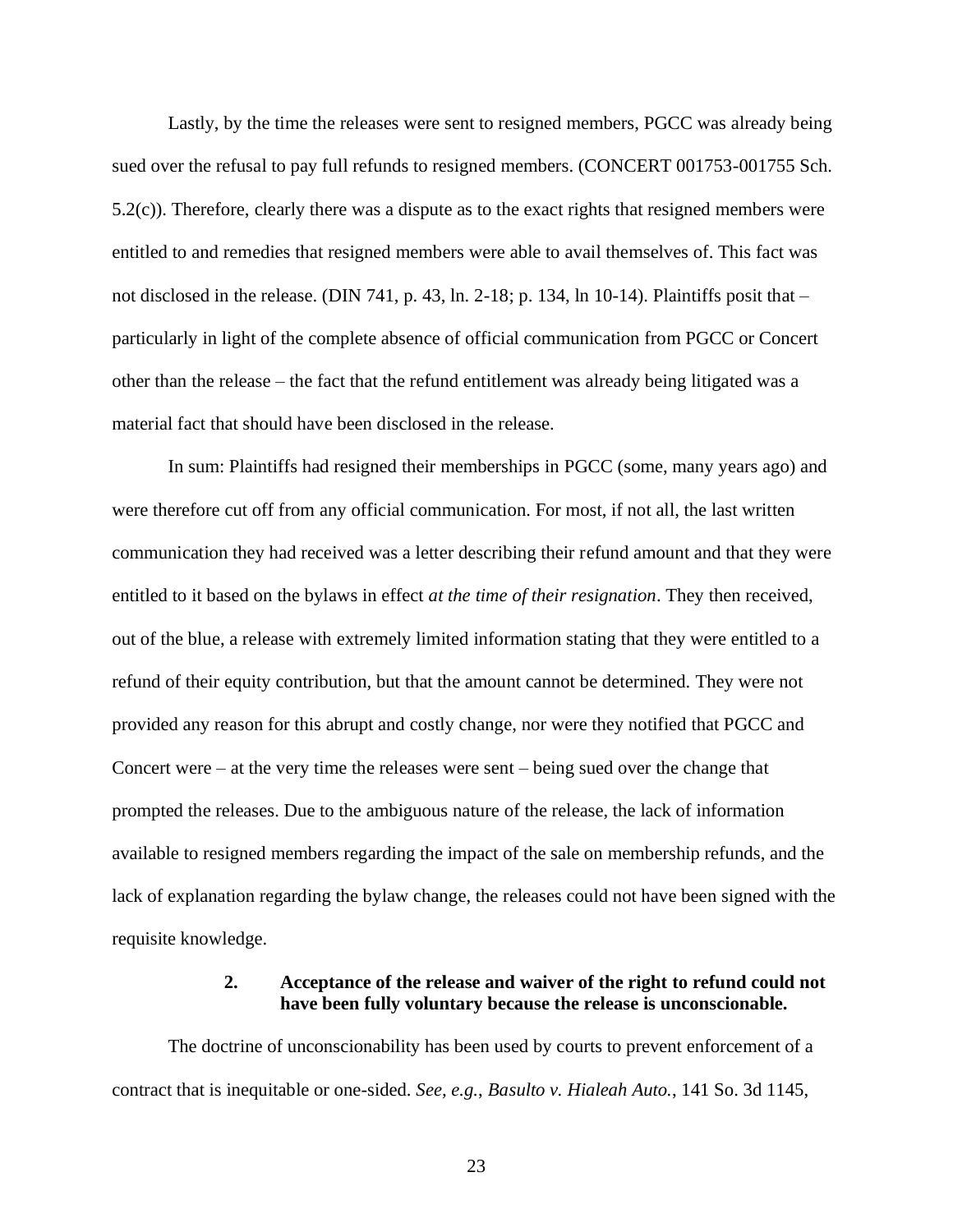1157 (Fla. 2014). The determination of unconscionability is a matter of law. *Belcher v. Kier*, 558 So. 2d 1039, 1040 (Fla. 2d DCA 1990). Therefore, this determination can be made at the summary judgment phase. Further, this doctrine can be applied to any part of a contract, including a modification or waiver. *See Powertel, Inc. v. Bexley*, 743 So. 2d 570, 573 (Fla. 1st DCA 1999) (appeal of nonfinal order denying motion to compel arbitration based on language in a purported modification).

"Unconscionability is a common law doctrine that courts have used to prevent the enforcement of contractual provisions that are overreaches by one party to gain an unjust and undeserved advantage which it would be inequitable to permit him to enforce." *Basulto*, 141 So. 3d at 1157 (citations and internal quotations omitted). Generally, unconscionability has been recognized to "include an *absence of meaningful choice* on the part of one of the parties together with contract terms which are *unreasonably favorable to the other party*." *Id*. (quoting *Williams v. Walker–Thomas Furniture Co.,* 350 F.2d 445, 449 (D.C.Cir. 1965)). Doctrinally, the "absence of meaningful choice when entering into the contract is often referred to as procedural unconscionability, which 'relates to the manner in which the contract was entered,' and the unreasonableness of the terms is often referred to as substantive unconscionability, which 'focuses on the agreement itself'." *Id*. at 1157-58 (citing *Powertel*, 743 So. 2d 570, 574 (Fla. 1st DCA 1999)).

Both procedural and substantive unconscionability need to exist in order to prevent the enforcement of a contract or contract term. *Id*. at 1160. The Supreme Court of Florida has adopted a sliding scale approach, where both elements must be present, but not to the same degree. *Id*. Rather, a stronger showing of one of the two elements can make up for a lack of the other, if both are present in some capacity. *Id*. (citing with approval *Romano ex rel. Romano v.*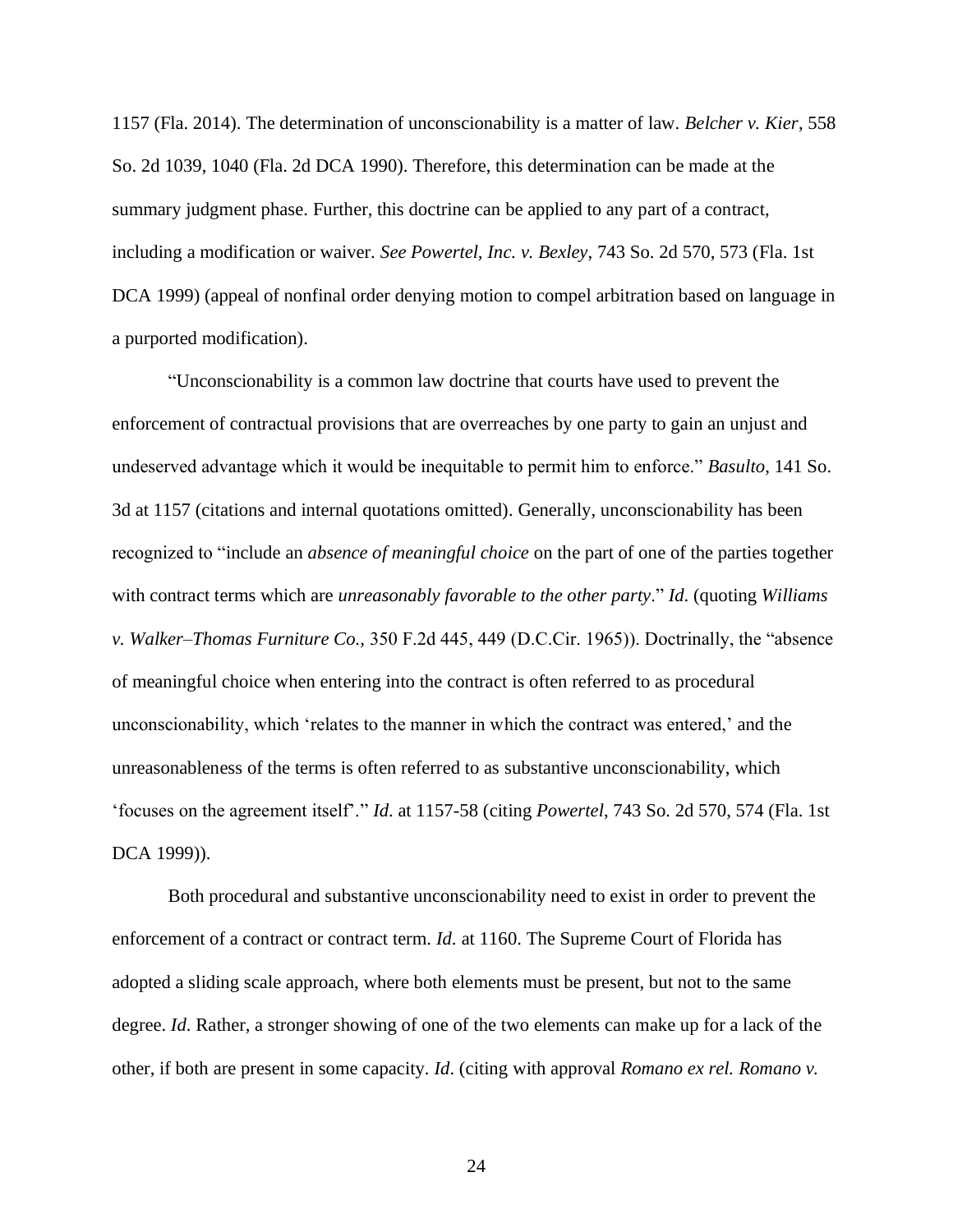*Manor Care, Inc.,* 861 So.2d 59, 62 (Fla. 4th DCA 2003)). "In other words, the more substantively oppressive the contract term, the less evidence of procedural unconscionability is required to come to the conclusion that the term is unenforceable, and vice versa." *Id*. "Courts must bear in mind the bargaining power of the parties involved and the interplay between procedural and substantive unconscionability." *Id*.

### **a. Procedural Unconscionability**

Procedural unconscionability is determined based on a totality of the circumstances surrounding the entry into the contract – or contract modification in this case. *See Hobby Lobby Stores, Inc. v. Cole*, 287 So. 3d 1272, 1275 (Fla. 3d DCA 2020). In considering whether "the complaining party lacked a meaningful choice in entering into the contract" courts look to four factors: "(1) the manner in which the contract was entered into; (2) the relative bargaining power of the parties and whether the complaining party had a meaningful choice at the time the contract was entered into; (3) whether the terms were merely presented on a 'take-it-or-leave-it' basis; and (4) the complaining party's ability and opportunity to understand the disputed terms of the contract." *Id*. (quoting *Basulto*, 141 So. 3d at 1160). All four of these factors weigh in favor of a finding of procedural unconscionability.

### **i. The modification was unsolicited and to the benefit of one party.**

Consideration of the way these releases were issued gives rise to the first indicia of unconscionability. The Plaintiffs - targets of these releases - were resigned members who had left PGCC prior to April 1, 2016. It had been years since they had received any official communication from the club, and for most, the last communique was a letter confirming that PGCC agreed they were owed an 80% refund of the equity membership in effect at the time of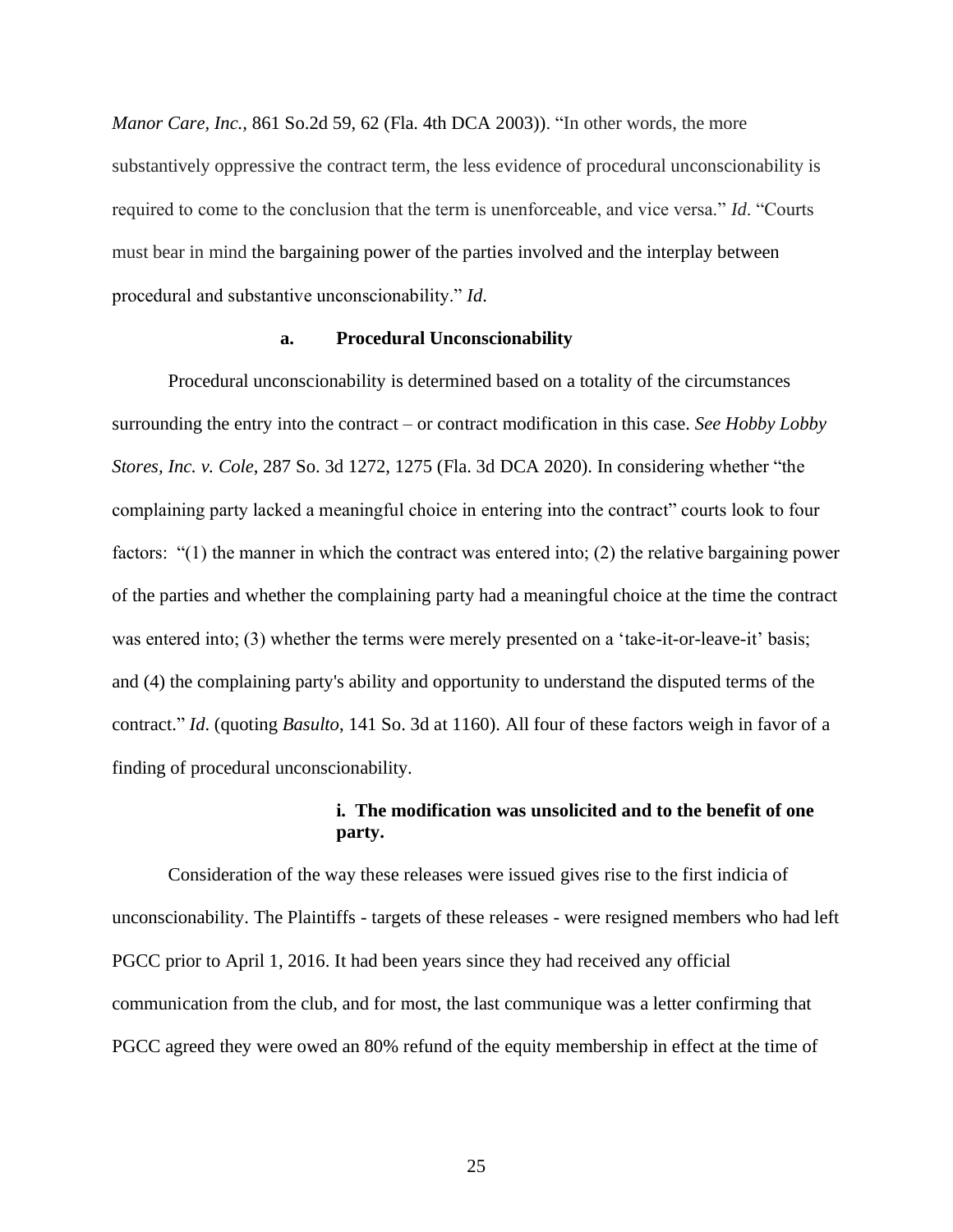their resignation. Resigned golf members were expecting payments of \$24,000.00. Instead, they received a mailer with the release enclosed.

While the letter attached to the release acknowledged that the recipient was "a former member of the Prior Club who resigned membership and is currently wait listed to receive a payment from the Prior Club. . ."; it also explained that PGCC had been purchased by Concert, LLC. (DIN 648, p. 295). What effect this purchase had on the refunds owed to resigned members is not clearly delineated. Instead, resigned members are succinctly told that Concert is willing to pay them "\$1,200.00 which is the amount which the Prior Club paid to wait listed resigned members who reached the top of the wait list maintained by the Prior Club in accordance with its Bylaws." *Id*. PGCC had sent letters promising payment of \$24,000.00. PGCC had paid every resigned member similar amounts for all the years prior to 2016. Now, the same club that had confirmed the previous amount in writing, was offering 5% of that amount and passing it off as what PGCC was in the habit of paying. While this is glossed over in a matter-of-fact manner, PGCC had in fact already been sued by multiple resigned members who were faced with the same terms that this release now proposed. (CONCERT 001753-001755, Sch. 5.2(c)). These facts were not disclosed. (DIN 741, p. 43, ln. 2-18; p. 134, ln 10-14).

It must also be considered that this was not a case of two parties entering into a bargain, both having certain interests in mind. Resigned members already had a contract with PGCC and were entitled to certain payments based on that contract. PGCC had, for their part, confirmed their interpretation of the contract terms in writing to many of these resigned members by indicating in letters that refund amounts were calculated based on the bylaws *in effect at the time of the member's resignation*. (DIN 756, 758). Now, one party sought to unilaterally ratify their breach by mailing unsolicited releases to unsuspecting parties. The fact that the resigned member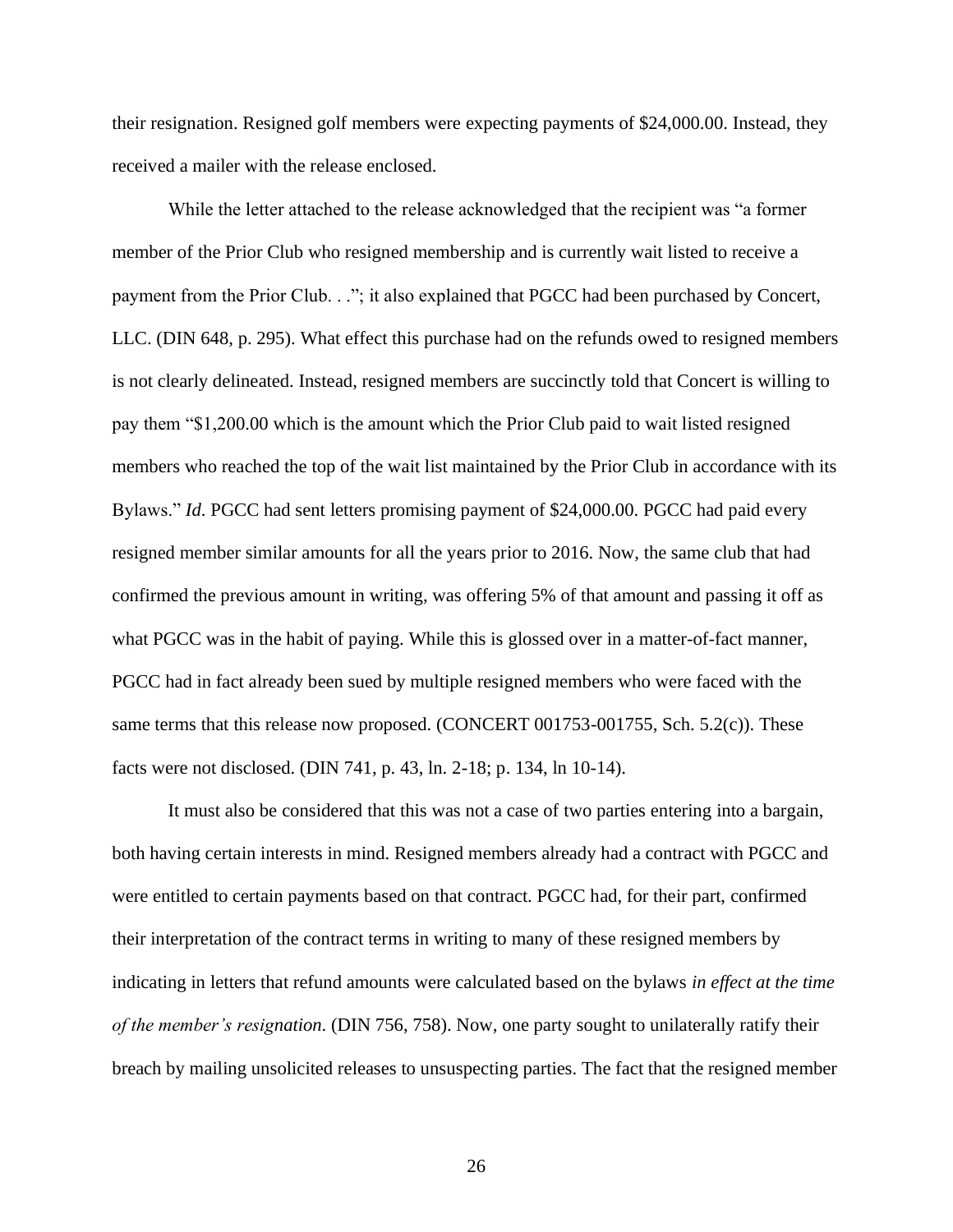cohort was elderly, unrepresented, and had lacked notice of the sale of the club only adds to the biased nature of this transaction.

### **ii. Bargaining power was wholly one-sided and Plaintiffs were given no meaningful choice whatsoever.**

In terms of bargaining power: on one side sat two organizations represented by counsel, fully staffed and funded; and on the other side sat elderly individuals, many unsophisticated as to business and contracts, many on fixed incomes, many who by that time had limited contact with the club and had left the area. (DIN 704, p. 92, ln. 8-12; DIN 741, p. 115, ln. 14-15). In terms of the choice presented to the Plaintiffs, it was a relatively simple one prior to the genesis of this class action: they could sign the release and accept \$1,200; they could refuse the \$1,200 and get nothing; or they could sue as an individual over an amount that was at most \$24,000.00. The unspoken fourth choice, to remain on the waiting list until they were paid what they were owed, was not an option after the club ceased selling equity memberships. Without any funding of the escrow account that paid for equity refunds, the choice effectively became "\$1,200 or nothing."

### **iii. The releases were offered on a "take it or leave it" basis.**

"While a contract of adhesion could indicate procedural unconscionability in some circumstances, 'the presence of an adhesion contract alone does not require a finding of procedural unconscionability.'" *Kendall Imports, LLC v. Diaz*, 215 So. 3d 95, 110 (Fla. 3d DCA 2017) (quoting *VoiceStream Wireless Corp. v. U.S. Commc'ns, Inc.*, 912 So. 2d 34, 40 (Fla. 4th DCA 2005)). Courts have recognized that many consumer contracts are essentially contracts of adhesion, and therefore, that indicator has become less consequential in certain agreements. *Id*. (citing in part, *AT&T Mobility, LLC v. Concepcion*, 563 U.S. 333, 346-47 (2011) ("the times in which consumer contracts were anything other than adhesive are long past")). However, many of these more recent decisions, like the Supreme Court of the United States' decision in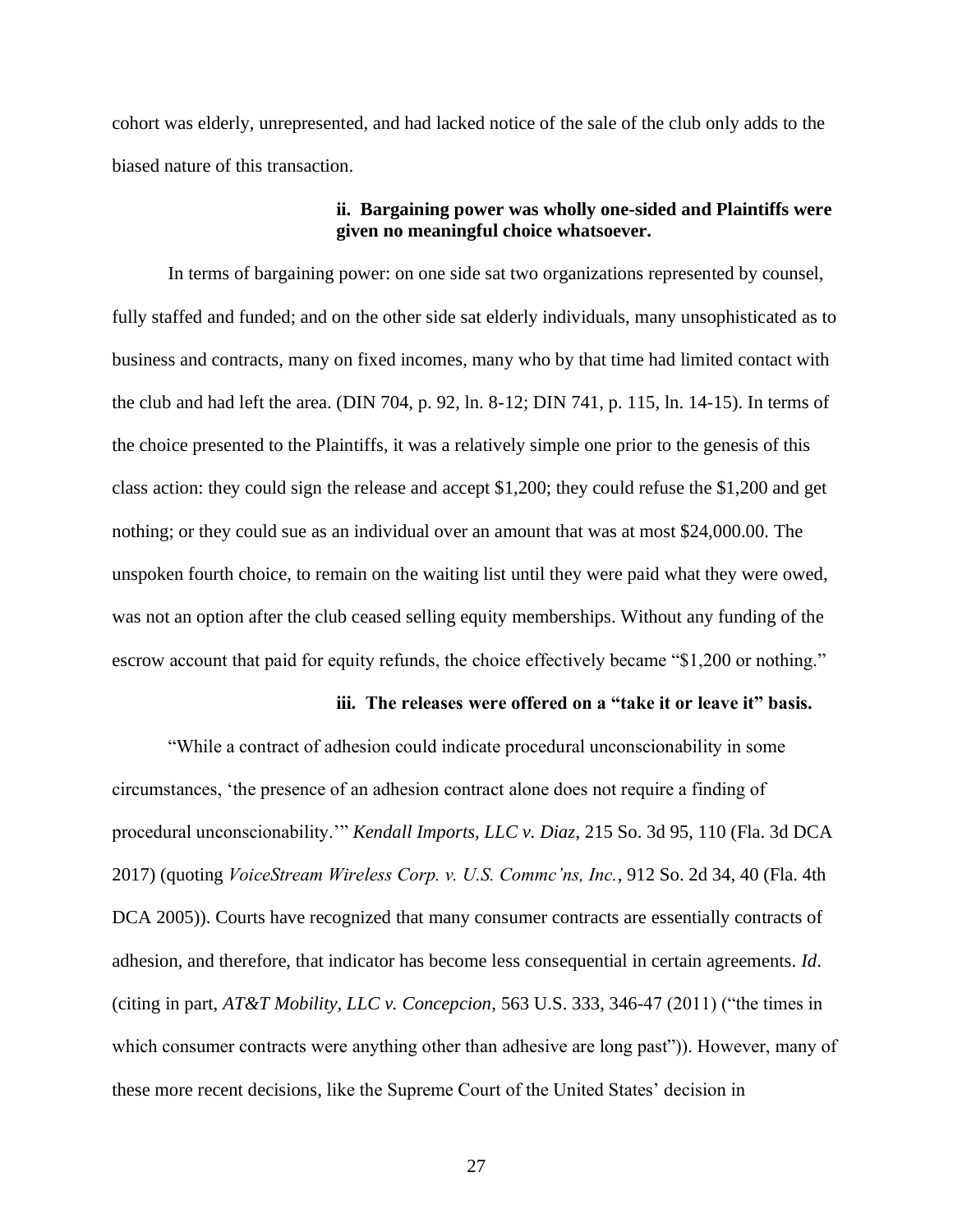*Concepcion*, are reached in the context of consumer goods such as cell phone plans and automotive sales. *Cf. Kendall*, at 97 (Appellant-Buyers attempted to avoid the arbitration clauses in the sales contracts for their vehicles) *and Fonte v. AT&T Wireless Svcs. Inc.*, 903 So. 2d 1019, 1021 (Fla. 4th DCA 2005) (purported class action case against a wireless services provider); *with Powertel, Inc. v. Bexley*, 743 So. 2d 570, 572 (finding an after-the-fact arbitration agreement inserted in a cell phone plan unconscionable in large part because it was an adhesion contract). These cases are easily distinguished from the case at bar as they are consumer transactions of a routine nature.

Regardless of the weight given to the adhesiveness of a particular contract provision or modification, even skeptical courts encourage the consideration of the totality of the circumstances involving the "take it or leave it" nature of the agreement. "It is important to inquire into additional surrounding circumstances, such as whether a party could obtain the desired product or services elsewhere, whether one party pressured or rushed the other into signing a contract, or whether the party was otherwise precluded from inquiring into the terms of the agreement." *Kendall*, 215 So. 3d at 110. The fact that the case at bar did not involve a consumer contract for a common good or service (such as a cell phone plan), but a unilateral modification of an existing contract for a significant sum; taken together with the circumstances surrounding that modification indicate that this was an adhesion contract of the exact kind that courts have historically nullified.

Although somewhat antiquated in light of modern consumer contracts, the reasoning in *Powertel* is nevertheless illustrative of the same concepts at play in this class action. The case involved an arbitration provision that the cell phone provider, Powertel, attempted to insert into existing contracts. *Powertel*, 743 So. 2d at 572. "Powertel prepared the arbitration clause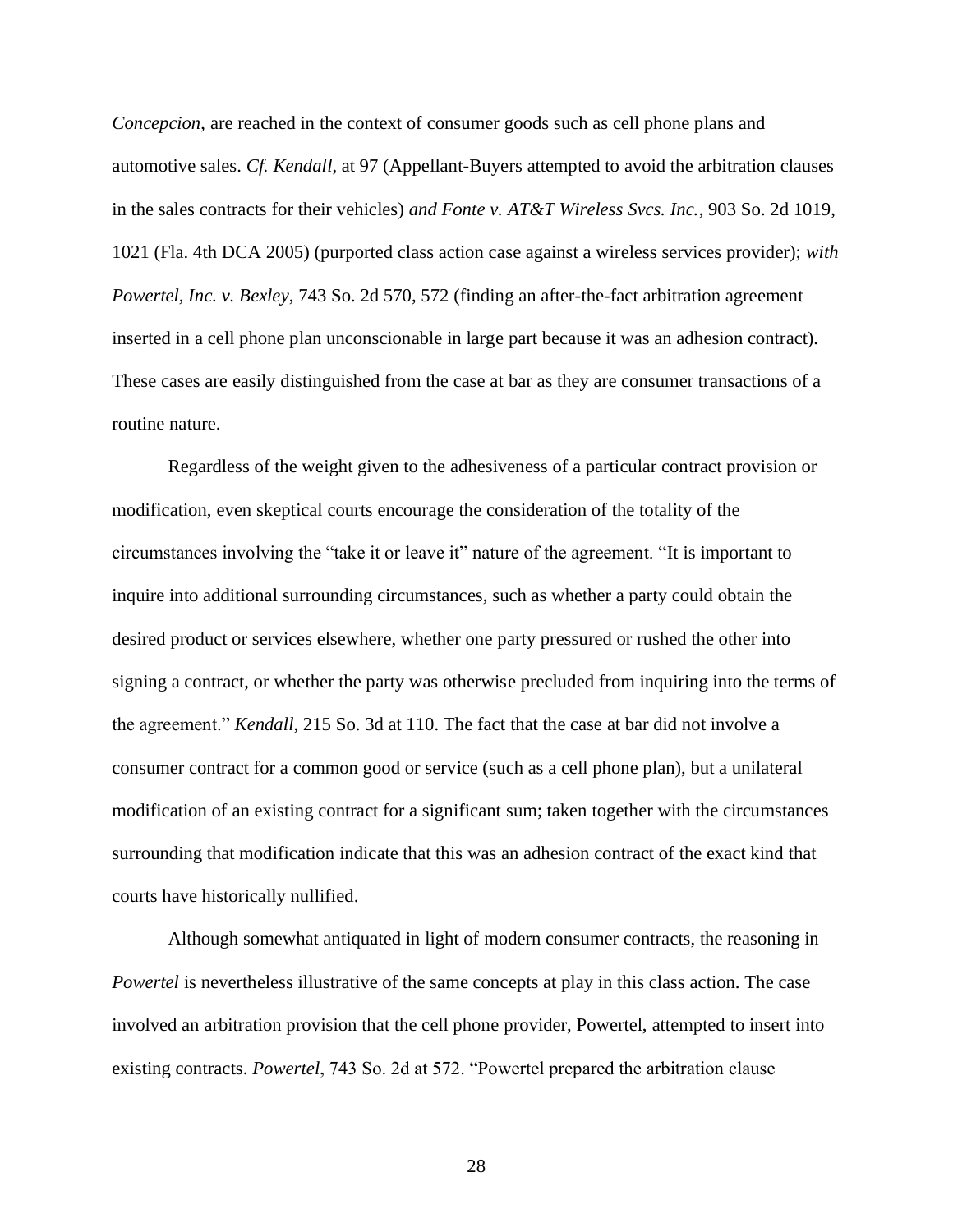unilaterally and sent it along to its customers as an insert to their monthly telephone bill." *Id*. at 572-73. Recipients were given the option to cancel their cell phone plans within ten days as their only method for opting out of the modification. *Id*. Furthermore, Powertel was already embroiled in a potential class action lawsuit brought by the plaintiff-appellee on an unrelated issue when they attempted to modify the contract to require arbitration. *Id*.

The court found the clause procedurally unconscionable because it was an adhesion contract that left customers with little option. *Id*. at 575. "The customers did not bargain for the arbitration clause, nor did they have the power to reject it." *Id*. The court also focused on the fact that a customer's only form of rejecting the provision would cause inconvenience and expense due to the requirement that they would have to switch providers and purchase new phones and equipment. *Id.* "Many customers may have continued their service. . .simply because they had no economically feasible alternative." *Id.*

The use and interoperability of cell phones has changed, which in turn has prompted a change in the prevailing legal view with regard to that specific style of contract. However, the indicia of unconscionability that the First District Court of Appeals exposed in *Powertel* are evident in the case at bar. Much like the contract modification that was discussed in *Powertel*, the releases in this case were mailed to Plaintiffs unbidden. Plaintiffs had a singular choice: to sign or not. (DIN 741, p. 44, ln. 20-21; DIN 757, p. 4). They did not bargain for the release, nor did they have the power to reject it. If the court in *Powertel* considered it economically unfeasible to replace a cell phone and associated equipment; how would it have viewed the release that these Plaintiffs were faced with? They had been promised as much as \$24,000.00 and now were being told that their new option was \$1200.00 or nothing. (*Compare* DIN 756, 758 *with* DIN 755; *see also* DIN 741, p. 44, ln. 20-21). Defendants PGCC and Concert eliminated the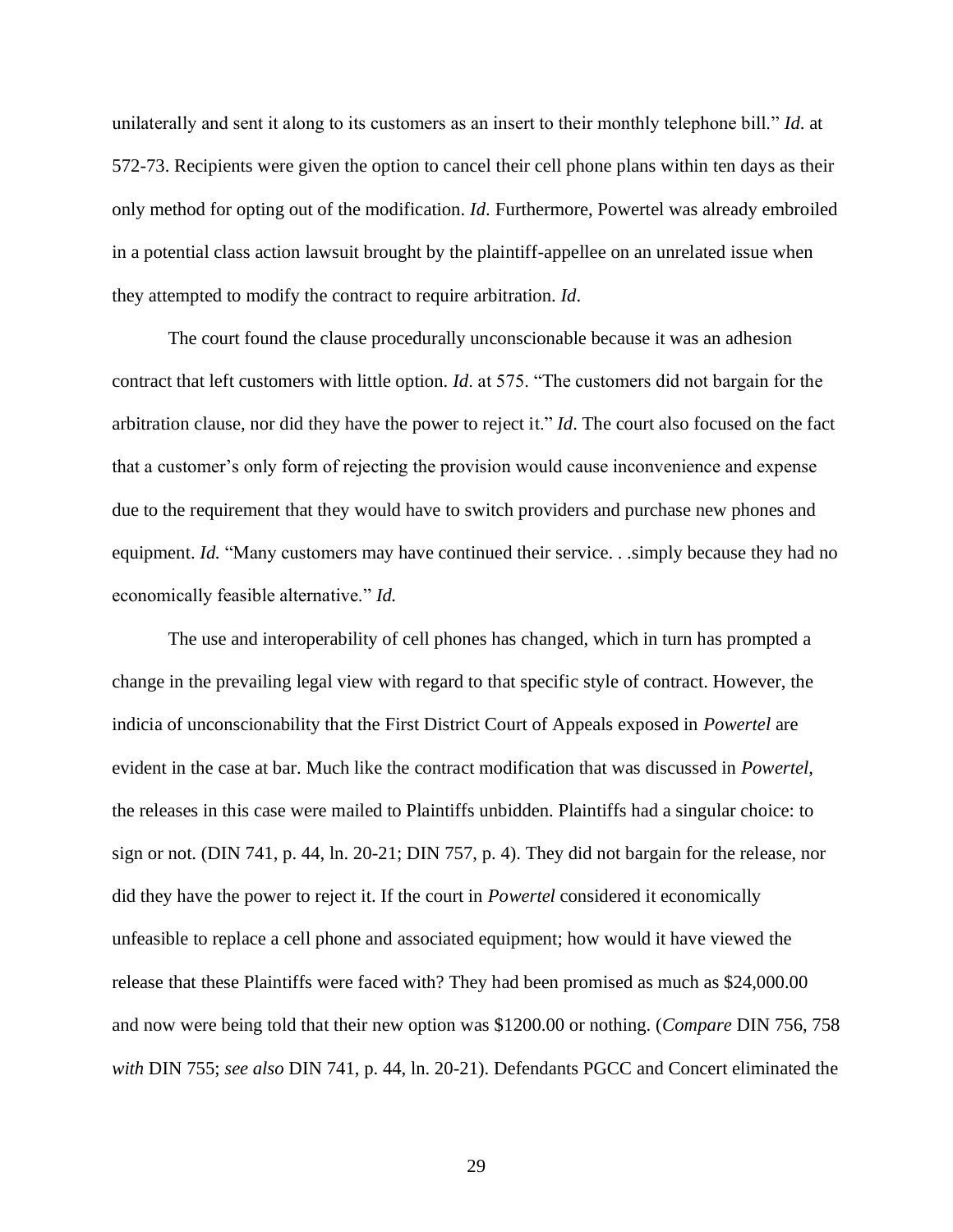funding of the escrow account prior to sending the releases, ensuring that Plaintiffs who received releases would be left with no viable economic alternative. (DIN 741, p. 22, ln. 20-25; p. 23, ln. 8-10; DIN 778, p. 13, ln. 4-9; DIN 757, p. 3).

Additionally, PGCC had already been sued at the time these releases were mailed. (CONCERT 001753-001755, Sch. 5.2(c)). More egregious than the circumstances in *Powertel*, the Defendants were being sued over the *exact issues* that were to eventually give rise to this class action. PGCC was sued in *Dorso*, *et al.* and *White* (and threatened with suit by many others) and disclosed this ongoing litigation in its purchase and sale agreement with Concert. The defendants in *Powertel* had been sued over an unrelated contract provision in relation to their long-distance phone charges. However, both defendants sought to reduce legal liability by the post-hoc modification of a contract clause. In *Powertel*, the defendants sought to bind the plaintiff(s) to arbitration after litigation had already been initiated. *Powertel*, 743 So. 2d at 577. The court wisely struck down that provision. *Id.* Here, the Defendants have sought to limit their exposure to litigation by having potential plaintiffs sign releases. As discussed above, the release does not notify the recipient that the club is already involved in litigation over its amendment of the bylaws. Therefore, the Plaintiffs in this case were facing a situation that was costing them up to \$22,800.00, far more than the economic hardships contemplated in *Powertel*; their contracts had been unilaterally amended (as in *Powertel*); and the company that was seeking to unilaterally modify the contracts had already been sued over these modifications. As such, the facts of this case are far more egregious than those in *Powertel* and serve to demonstrate that the releases were contracts of adhesion.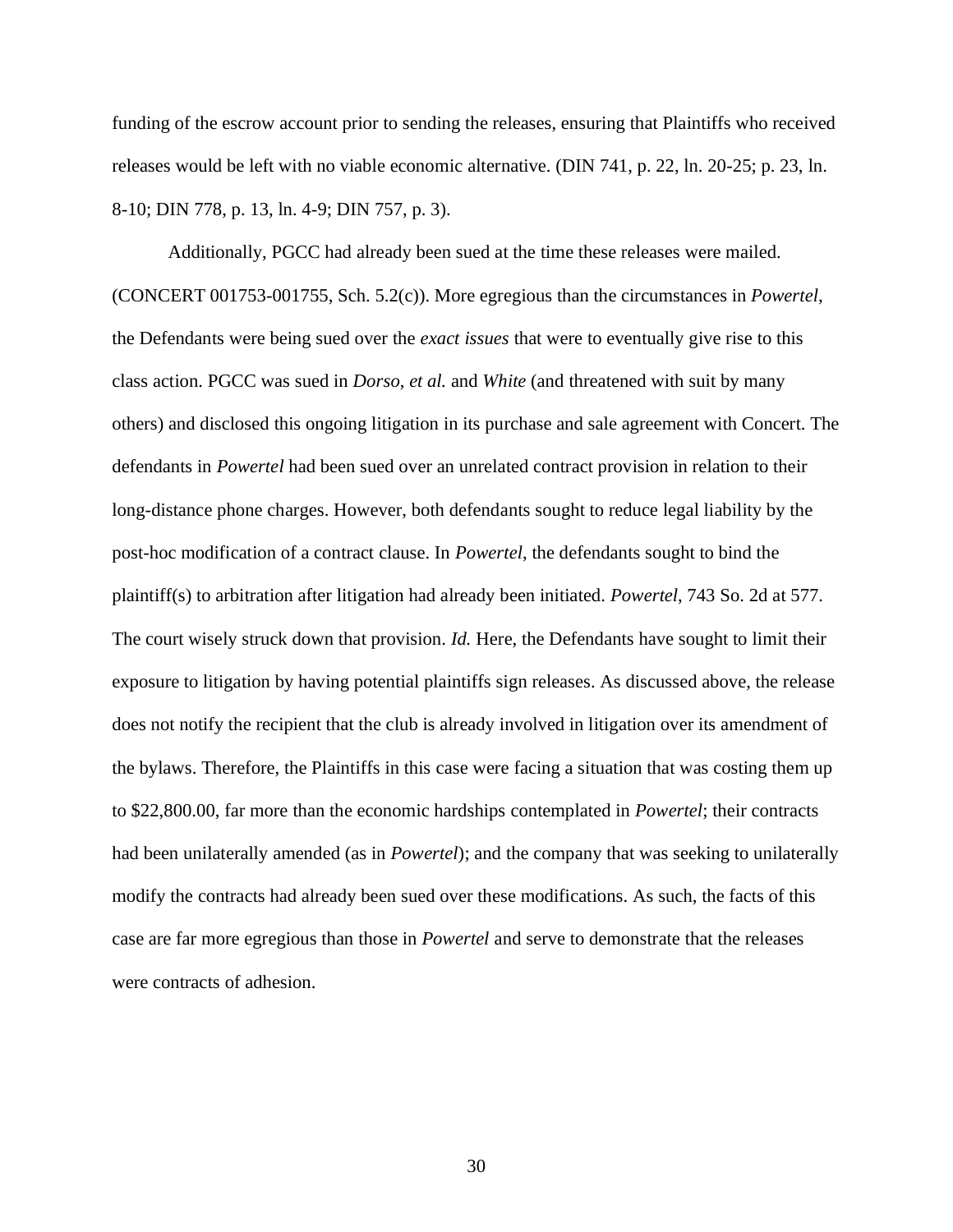### **iv. The complaining Plaintiffs had no opportunity to learn the context necessary to make a conscious choice.**

In terms of the "complaining party's ability and opportunity to understand the terms of the contract," this case is distinguishable from the typical consumer contract and far more egregious. Many of the cases evaluating unconscionability discuss consumer contracts that are presented to the signing parties as part of a single transaction. *See, e.g., Kendall Imports*, 215 So. 3d at 97-98 (discussing the terms of a contract agreed to on the spot during a vehicle sale); *Fonte*, 903 So. 2d at 1021-22 (discussing terms of cell phone contract included in product packaging); *Orkin Exterminating Co. v. Petsch*, 872 So. 2d 259, 265 (Fla. 2d DCA 2004) (declining to find procedural unconscionability when arbitration provision was included in the original contract between the parties in large type on the first page of the contract). Conversely, here, as in *Powertel*, the Plaintiffs had agreed to a contract many years ago that incorporated all the terms. Both parties were in agreement as to the meaning of the contract provisions, as evidenced by the letters received by various Plaintiffs stating unequivocally the refunds they were entitled to. (DIN 756, 758).

What makes matters worse, in this instance, is that the Plaintiffs were kept from the underlying information that predicated the release. Whether still members in some capacity or whether they had fully resigned from the club, Plaintiffs were not permitted to view the resigned waiting list or even to know how many individuals were on it. (Ex. G, ¶2). Members who were fully resigned from the club had no opportunity to attend informational meetings or receive communication as to the changes and the reasons behind them. Further, unlike consumer contracts that are offered to a broad swath of society, the releases were mailed to a limited group of people. The releases referenced a contract that had been entered into years, even decades prior, and that had ended upon the member's resignation. The alteration of a previously vested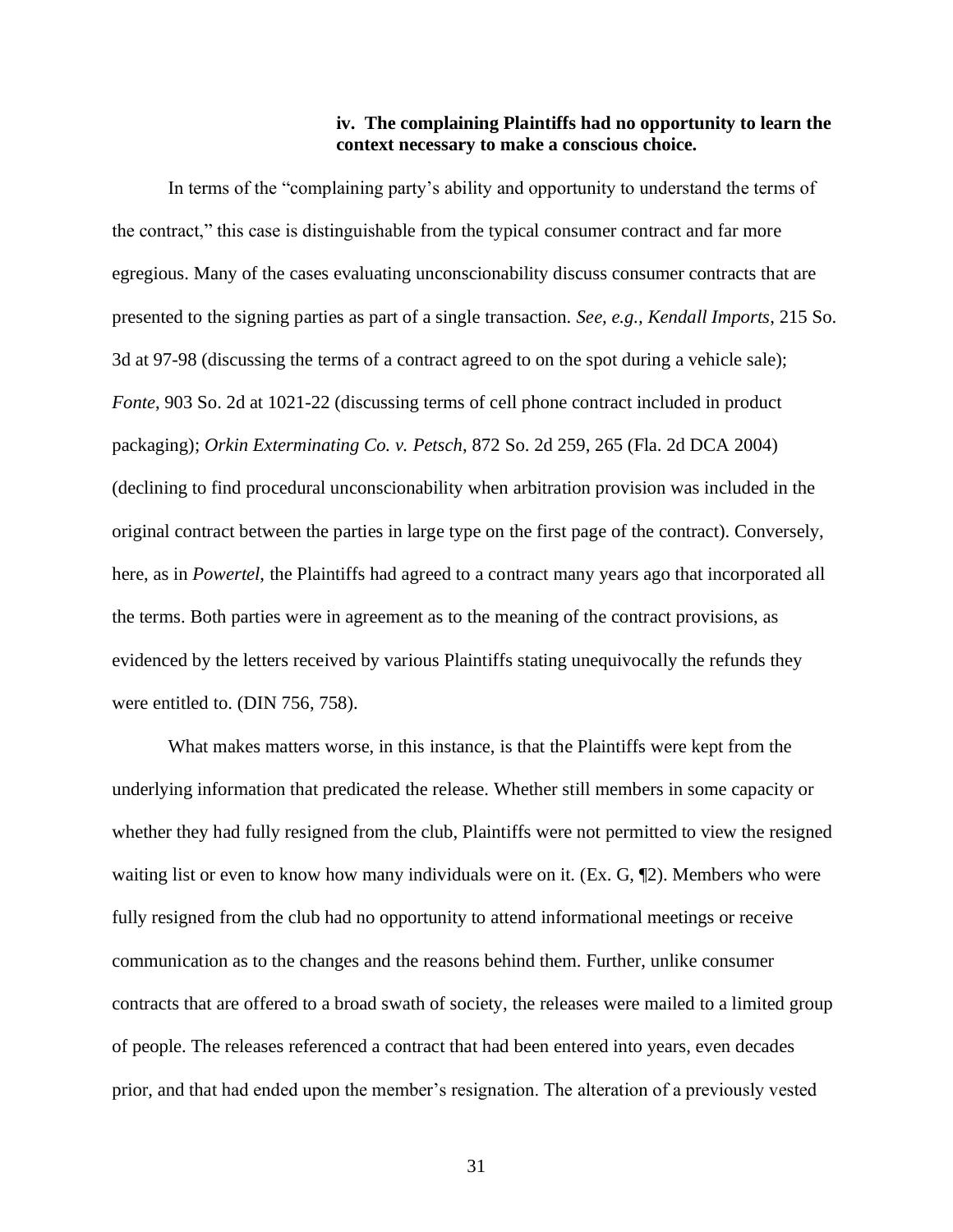contract right by written waiver, mailed to a recipient years after the contract has ended, provided Plaintiffs with extremely limited opportunity to understand the terms of the contract.

#### **b. Substantive Unconscionability**

The Second District Court of Appeal has adopted an admittedly high threshold for substantive unconscionability: "whether the terms are so outrageously unfair as to shock the judicial conscience." *Osprey Healthcare Ctr. LLC v. Pascazi*, --So. 3d--, 2021 WL 4760114 at \*2 (Fla. 2d DCA 2021) (quoting *Zephyr Haven Health & Rehab. Ctr., Inc. v. Hardin ex rel. Hardin*, 122 So. 3d 916, 920 (Fla. 2d DCA 2012)). In *Woebse* the court adopted reasoning from the 4th DCA in finding that interference with a plaintiff's statutory rights did rise to the level of substantive unconscionability. *See, Woebse v. Healthcare and Ret. Corp. of America*, 977 So. 2d 630, 634-35 (Fla. 2d DCA 2008).

Other cases serve to emphasize that substantive unconscionability must rise beyond some minor unfairness. For example, in *Belcher v. Kier*, the court examined a rent increase on lot fees in a mobile home park. 558 So. 2d 1039, 1044-45 (Fla. 2d DCA 1990). Although the court found that the modification to the rent was procedurally unconscionable, it did not find that a \$18 increase in monthly rent over four years was substantively unconscionable. *Id*. at 1045. In *Florida Holdings,* the court found that the plaintiff's claim boiled down to a "quarrel with two standard features of arbitration," and therefore did not merit a finding of substantive unconscionability. *Fla. Holdings, III, LLC v. Duerst ex rel. Duerst*, 198 So. 3d 834, 843 (Fla. 2d DCA 2016). These cases serve to illustrate that unconscionability must rise beyond simple unfairness or inequity.

The case at bar presents a far more egregious set of circumstances than these two Second District cases. First, the very terms of the releases themselves are unconscionable. The releases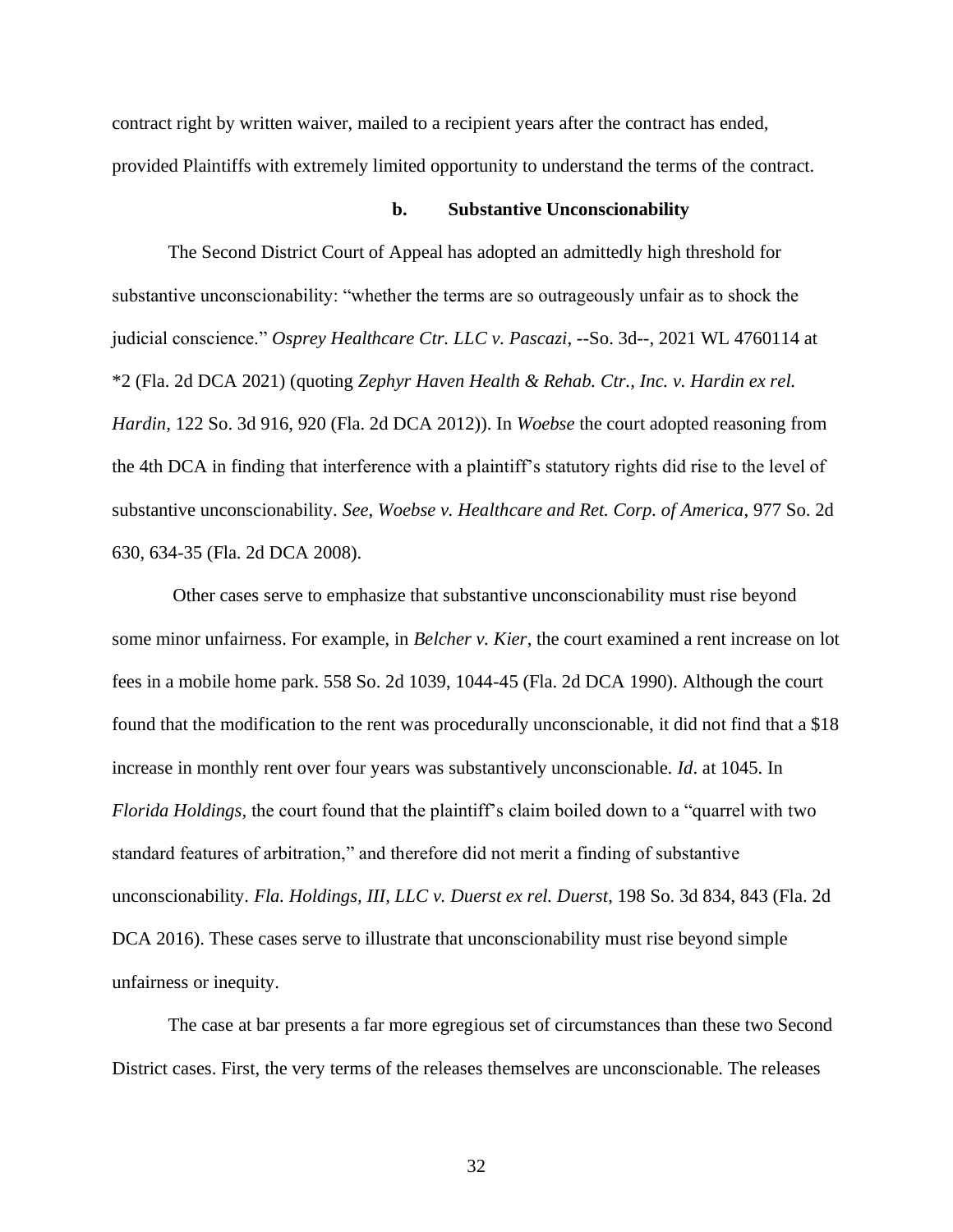begin by acknowledging that the Plaintiffs are owed a refund of a portion of their equity contribution. (DIN 743, p. 2, ¶2). However, in order to receive *any* payment, the signor must release Concert and PGCC from any liabilities, including those unrelated to the refund (e.g. the release of any and all affiliates of Concert – including legal counsel – from "any and all claims, liabilities, complaints, obligations, or requests"). (*Id*., ¶4). This places an additional burden on a party who has already performed their part of the contract and whose rights have vested. As discussed above, absent a signature on the release (and acquiescence to its terms), the resigned member would get nothing as there was no longer a mechanism to fund the refund escrow account. (DIN 741, p. 44, ln. 20-21; DIN 778, p. 13, ln. 4-9; DIN 757, p. 3).

Second, unlike the minor increases in rent discussed in *Belcher*, the economic effect of the release here was drastic. *Belcher* dealt with elevated lot rent that was between 6.6% and 15.9**%** above market-value. *Belcher*, 558 So. 2d at 1045. Though the court acknowledged that this was above market price, it declined to find that "no man in his right mind" would pay that rate, or that the increases were so "grossly excessive" as to render them unconscionable. *Id*. However, in this case, resigned golf members were being offered a mere 5% of their promised refund. (DIN 756). Indeed, it appears that the minimal value offered was mostly as an inducement to sign the release. (DIN 744, p. 2).

Lastly, the release asks the recipient to give up on a host of legal rights in order to receive money that they were already entitled to. (DIN 744, p. 2). The release requires indemnification of the released parties not only with respect to "future payments" related to the resigned member's equity refund, but also with respect to "any and all claims, liabilities, complaints, obligations, or requests relating to the Resigned Club Member's Resigned Club Membership in the Old Club known or unknown. . . ." (*Id*.). Courts have not hesitated to find substantive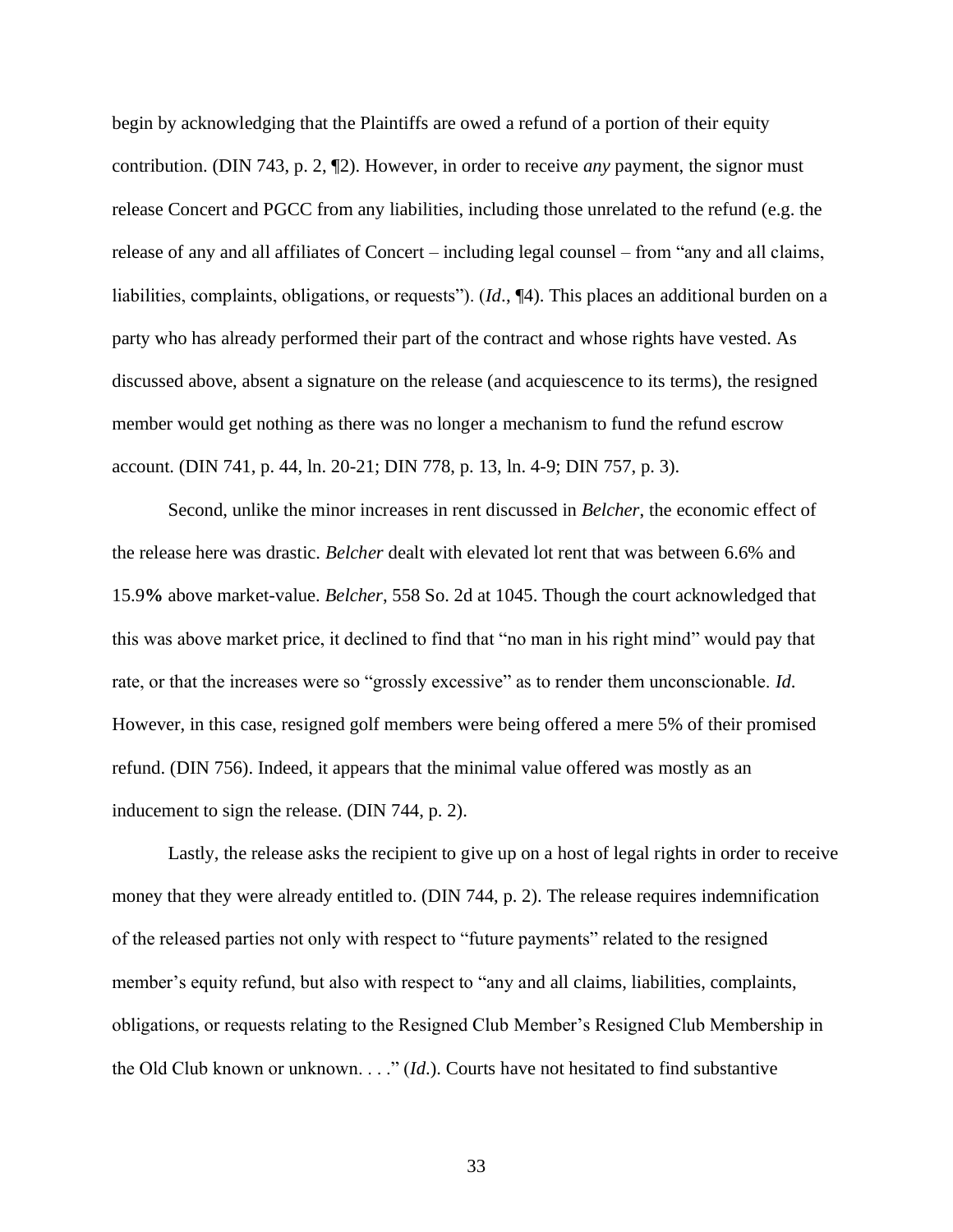unconscionability when a plaintiff's legal or statutory rights were significantly impaired by the purported agreement. *See, e.g.*, *Powertel*, 743 So. 2d at 576; *Woebse*, 977 So. 2d at 634-35. Here, Plaintiffs who signed releases would be giving up a host of rights, including, according to the terms of the release, even the right to make *requests* as to their refunds. (*Id*.). The release purports to indemnify against any claim or liability known or unknown. (*Id*.). Again, this sweeping release was to be executed "in consideration" for \$1200.00 that Plaintiffs were already entitled to by virtue of their membership contracts with PGCC.

In sum, the releases were both procedurally and substantively unconscionable. They were true contracts of adhesion: unsolicited, not bargained for, and forced onto one party by the other party's creation of an inequitable situation that left no other feasible option. The releases were substantively unconscionable because they required recipients to give up not only their remaining contract rights, but a host of other rights, in exchange for a 95% reduction in a contractually-guaranteed payment. Plaintiffs who signed releases had little choice, other than to forego payment entirely. To hold these releases against the Plaintiffs would only further perpetrate the inequity.

### **C. The affirmative defense that a condition precedent was not met is unavailable to Defendants as they rendered any such condition impossible.**

It is axiomatic that "a party who, by his own acts, prevents performance of a contract provision cannot take advantage of his own wrong." *N. Am. Van Lines v. Collyer*, 616 So. 2d 177, 179 (Fla. 5th DCA 1993). This principle provides a prevailing counterargument to a claim that a party has failed to satisfy a condition precedent. "If one prevents or renders impossible the performance or occurrence of a condition precedent, upon which his liability is contingent, he cannot avail himself of its nonperformance." *Paparone v. Lake Placid Holding Co.*, 438 So. 2d 155, 157 (Fla 2d DCA 1983) (citation omitted).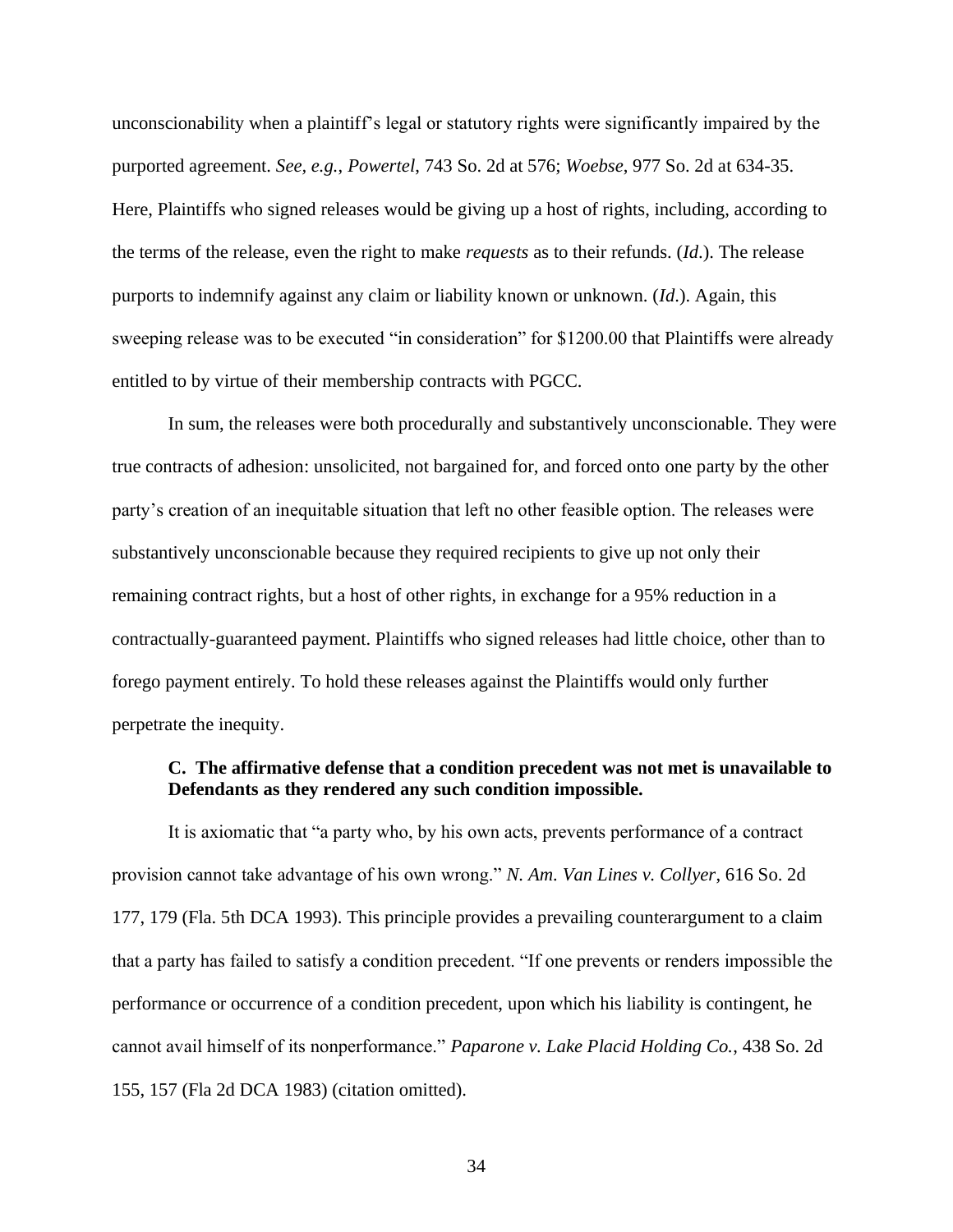In PGCC's Fourth and Fifth Affirmative Defenses, they raise the argument that the Plaintiffs' claims are not ripe or are barred because the condition precedent of them reaching the top of the refund list did not occur. Concert asserts much the same defenses in its Fourth and Sixth Affirmative Defenses. Assuming that PGCC's refund liability to resigned members was contingent upon them reaching the top of the resigned member waiting list, then PGCC and Concert worked together to render this an impossibility. As stated in their joint response to the Motion for Class Certification, "[u]pon the sale of PGCC's assets to Concert pursuant to the PSA, PGCC ceased operating as a Club and ceased selling new club memberships, as such, no additional funds have been added to the Escrow Account since the sale." (DIN 707, pp. 6-7, ¶8). If no funds were added to the escrow account, no resigned memberships were purchased off the waiting list. If no resigned memberships were purchased off the waiting list, it was impossible for a resigned member to move up the waiting list. Since PGCC and Concert rendered the condition precedent an impossibility, they cannot now use it as a defense to payment.

### **D. The statute of limitations has not run.**

Both Defendants assert the statute of limitations in their affirmative defenses. However, the statute of limitations has not run as to any action in this case. Legal and equitable actions on contract, when founded on a written instrument, must be brought within five years. Fla. Stat. § 95.11(b). Further, an amended complaint relates back to the motion for leave to amend, even if the statute of limitations has run in the interim. *See, e.g.*, *Totura & Co.*, *Inc. v. Williams*, 754 So. 2d 671, 679-80 (Fla. 2000); *In re Forfeiture of: £1992 Pontiac Firebird No.* 

*1G2FS23T3NL212004*, 47 So. 3d 344, 346 (Fla. 2d DCA 2010).

All claims asserted in this case are legal or equitable claims based on a written contract and therefore are subject to a five-year statute of limitations. At the earliest, breach occurred on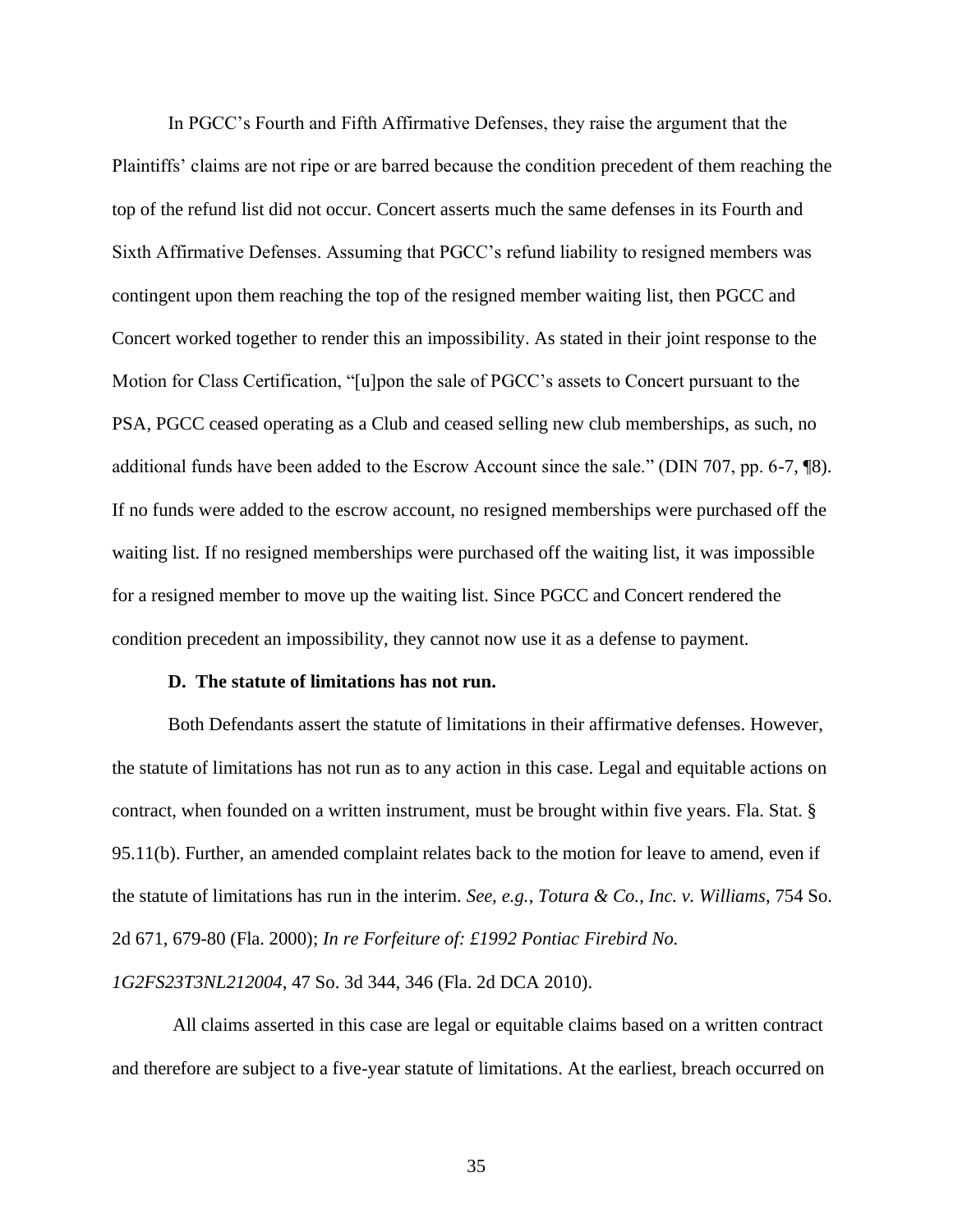April 1, 2016. The final Motion for Leave to Amend Complaint in this matter was filed on March 26, 2021. The Fourth Amended Complaint was deemed filed as of May 6, 2021. Therefore, the claims alleged in this action are deemed filed as of March 26, 2021; within five years of the April 1, 2016 amendment to the bylaws.

### **E. The transfer was not made in good faith.**

Defendants' defenses related to the transfer of club ownership between PGCC and Concert (PGCC's Ninth Affirmative Defense and Concert's Seventh Defense to Count IV) are addressed *supra* Sections V and VI.

### **F. Plaintiffs have suffered damages.**

Defendant PGCC's Eighth Affirmative Defense, that the Plaintiffs have not suffered damages is addressed *supra* Section IV.B.

#### **VIII. CONCLUSION**

For the foregoing reasons, Plaintiffs move this Honorable Court to grant summary judgement in their favor on Count I, Count III, and Count IV of the Fourth Amended Complaint against the parties set forth above. In the alternative, should this Court not grant partial summary judgment, Plaintiffs move for a determination of material facts not in controversy; and an order specifying those facts and the amount of damages or other relief not in controversy.